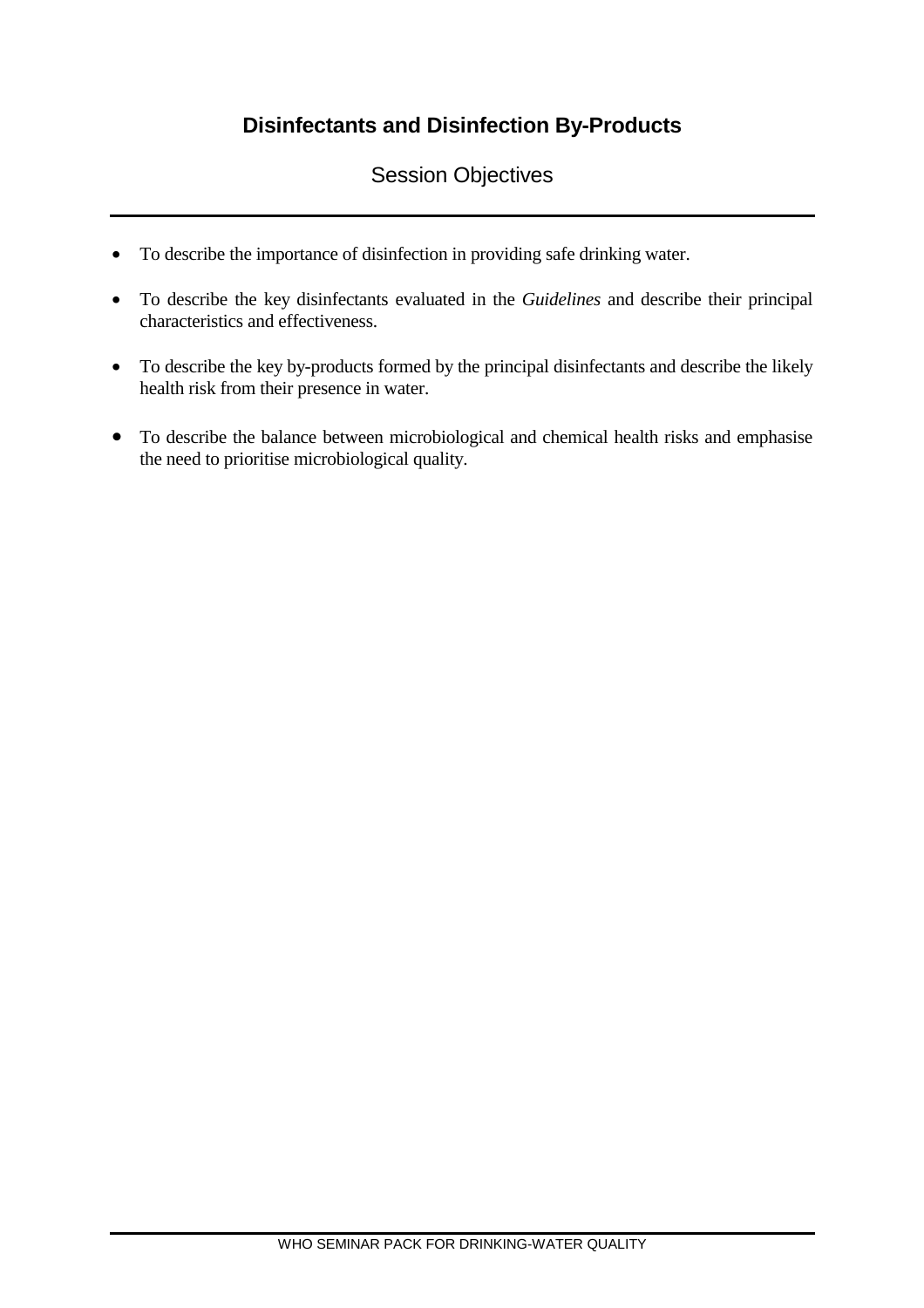## **Disinfectants and Disinfection By-Products**

### **Introduction**

Disinfection of drinking-water is essential if we are to protect the public from outbreaks of waterborne infectious and parasitic diseases. The main disinfectants evaluated in the *Guidelines*  are free chlorine, chloramines, chlorine dioxide and ozone.

As much as the perfect indicator organism does not exist, each of the commonly used disinfectants has its advantages and disadvantages in terms of cost, efficacy, stability, ease of application and formation of by-products.

Table 1 summarizes the Ct values for the four main disinfectant,

where  $C =$  disinfectant concentration in mg/litre, and

 $t =$  the contact time in minutes required to inactivate a specified percentage of microorganisms.

### **Table 1. Summary of C.t values (mg/L. min)for 99% inactivation at 5C (Clark et al, 1993)**

| <b>Organism</b>              | <b>Disinfectant</b>         |                                          |                                     |                      |
|------------------------------|-----------------------------|------------------------------------------|-------------------------------------|----------------------|
|                              | Free chlorine,<br>pH 6 to 7 | Pre-formed<br>chloramine,<br>$pH 8$ to 9 | Chlorine<br>dioxide,<br>$pH 6$ to 7 | Ozone<br>$pH 6$ to 7 |
| E. coli                      | $0.034 - 0.05$              | 95-180                                   | $0.4 - 0.75$                        | 0.02                 |
| Polio virus 1                | $1.1 - 2.5$                 | 768-3740                                 | $0.2 - 6.7$                         | $0.1 - 0.2$          |
| Rotavirus                    | $0.01 - 0.05$               | 3806-6476                                | $0.2 - 2.1$                         | $0.006 - 0.06$       |
| Bacteriophage f <sub>2</sub> | $0.08 - 0.18$               | $\overline{a}$                           |                                     |                      |
| G. lamblia cysts             | $47 - > 150$                | $\qquad \qquad$                          | $\overline{a}$                      | $0.5 - 0.6$          |
| G. <i>muris</i> cysts        | 30-630                      | $\overline{\phantom{a}}$                 | $7.2 - 18.5$                        | $1.8 - 2.0^a$        |
| C. parvum                    | 7200 <sup>b</sup>           | $7200^{\circ}$                           | $78^{\rm b}$                        | $5-10$ <sup>c</sup>  |

a Values for 99.9% inactivation at pH 6-9.

b 99% inactivation at pH 7 and 25 °C.

c 90% inactivation at pH 7 and 25°C.

From the Ct values, ozone is the most efficient and chloramine the least efficient, particularly for viral agents. Free chlorine is more effective than chlorine dioxide with regard to E. *coli* and rotavirus. Chlorine dioxide is more effective than free chlorine with regard to the protozoa Giardia *lamblia* and *muris*. Ozone is the most efficient disinfectant for cryptosporidium *parvum*. As the temperature increases, the Ct values decrease for all disinfectants. The effect of pH varies with the nature of the disinfectant and is most pronounced for chlorine.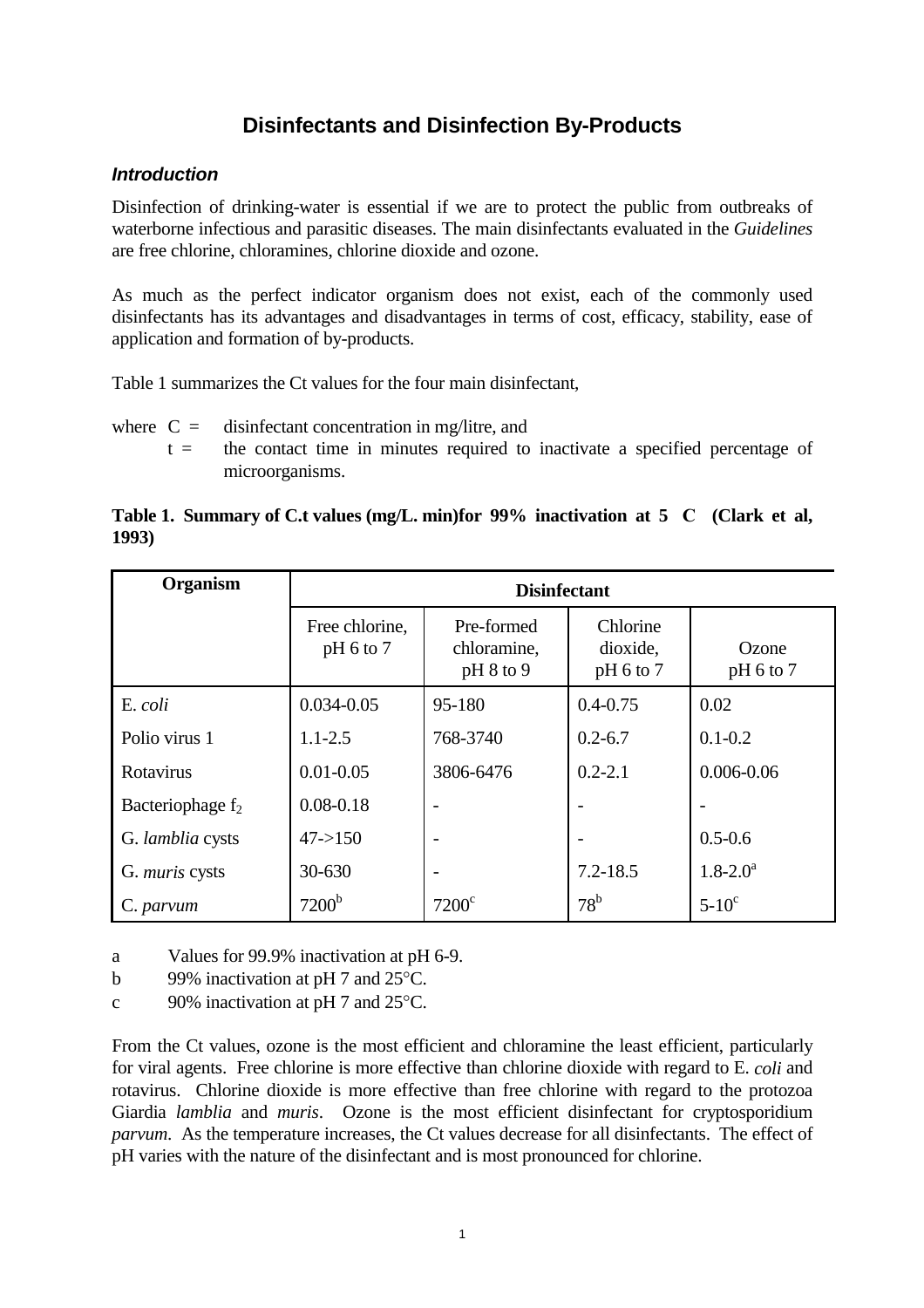#### **Chlorine and its by-products**

Chlorine is the most widely used drinking-water disinfectant. When added to water the following reaction occurs within a second or less:

$$
Cl_2 + H_2O = HOCI + H^+ + Cl^-
$$

The magnitude of the equilibrium hydrolysis constant is such that hydrolysis to hypochlorous acid, HOCl, is virtually complete in fresh water at  $pH > 4$  and at chlorine doses up to 100 mg/litre (Morris, 1982).

Hypochlorous acid is a weak acid that dissociates partially in water as follows:

$$
HOCI = H^+ + OCI^-
$$

The value of the acid ionization constant is about  $3 \times 10^{-8}$ . As shown in Figure 1, at  $20^{\circ}$ C and pH 7.5, there is an equal distribution of HOCl and OCl. At pH 8, about 30% of the free chlorine is present as HOCl, and at pH 6.5, 90% is present as HOCl (Morris, 1982). The term free chlorine refers to the sum of hypochlorous acid and hypochlorite ion. Since HOCl is a considerably more efficient disinfectant than OCI<sup>-</sup>, and free chlorine, even as hypochlorite, is more effective than combined chlorine (e.g. chloramines), the *Guidelines* recommend that disinfection be carried out at pH less than 8 and at a free chlorine concentration  $\geq 0.5$  mg/litre.

Of all the disinfectants, the chemistry and toxicity of the reaction by-products of chlorine have been the most extensively studied.



**Figure 1: Distribution of hypochlorous acid and hypochlorite ion in water at different pH values and temperatures (Morris,1951)**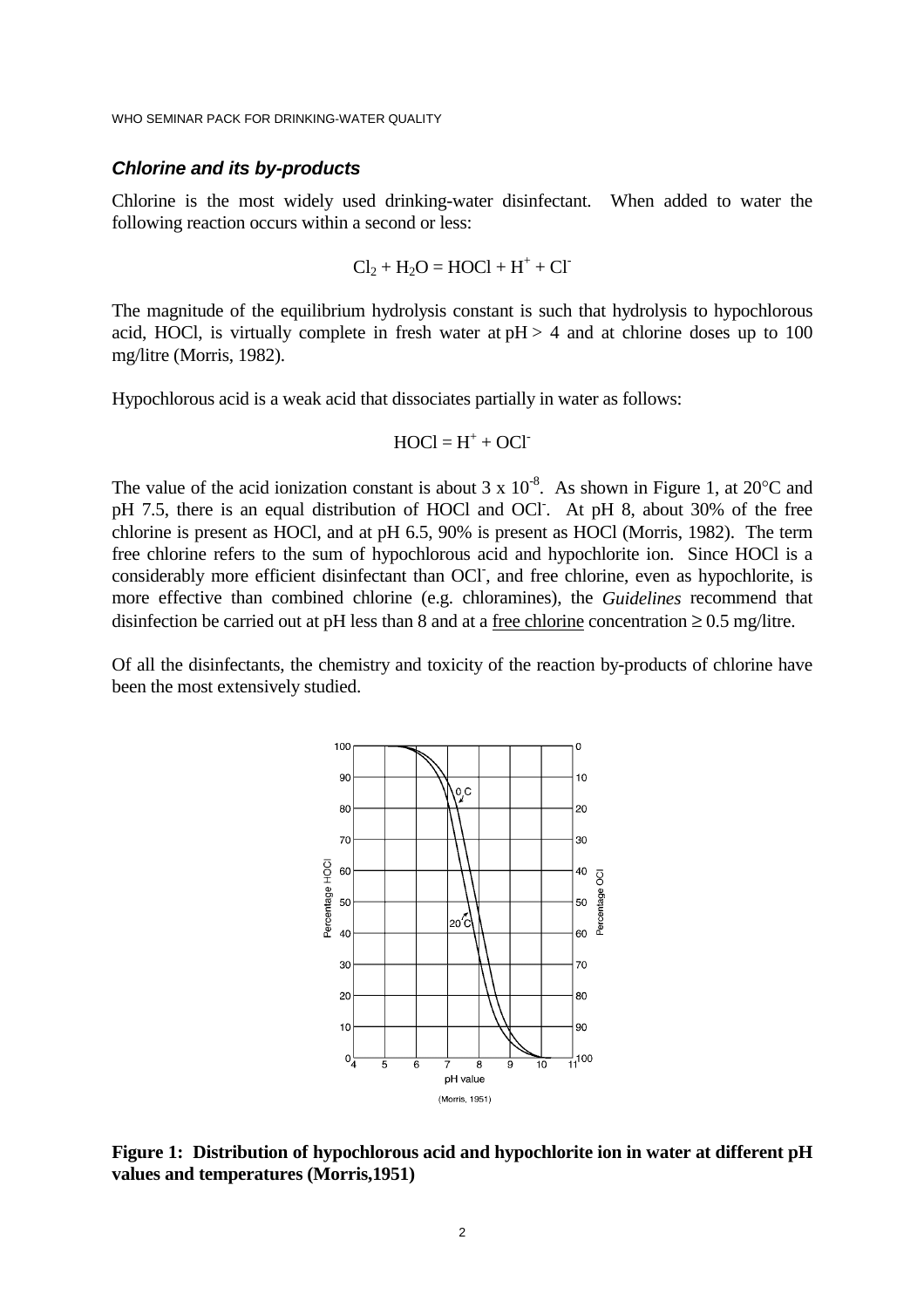Since Rook's discovery of the formation of haloforms during chlorination of Rotterdam water supply (Rook, 1974), numerous halogenated compounds have been identified in chlorinated drinking-water and their toxicity assessed. Precursors of these halogenated compounds include natural humic and fulvic compounds and algal material. The most commonly found chlorine disinfection by-products are the trihalomethanes (THM), halogenated acetic acids, halogenated acetonitriles, chloral hydrate and the chlorinated phenols. Others include chlorinated furanone MX, halopicrins, cyanogen halides, haloketones and haloaldehydes. The halogenated disinfection by-products identified account for only about half of the total formed.

Based on animal toxicological studies, Guideline Values (GVs) have been recommended for a number of these compounds. Undoubtedly, the third edition of the *Guidelines*, planned for the year 2002, will include additional chlorination by-products.

The following chemicals resulting from chlorination of water supplies have been evaluated in the *Guidelines*:

- free chlorine  $(HOCl + OCl^{-})$
- trihalomethanes
- chlorinated acetic acids
- halogenated acetonitriles
- chloral hydrate (trichloroacetaldehyde)
- chlorophenols
- MX (3-chloro-4-dichloromethyl-5-hydroxy-2(5H)-furanone)

For countries wishing to control DBP, it may not be necessary to set standards for all of the DBP for which guideline values have been proposed. The trihalomethanes, of which chloroform is the major component, are likely to be the main DBP, together with the chlorinated acetic acids in some instances. In many cases, control of chloroform levels and, where appropriate, trichloroacetic acid will also provide an adequate measure of control over other chlorination by-products.

#### **(a) Chlorine**

Free chlorine in drinking-water is not particularly toxic to humans. The major source of exposure to chlorine is drinking-water. Therefore, 100% of the TDI was allocated to drinkingwater giving a health-based GV of 5 mg/litre for the sum of hypochlorous acid and hypochlorite ion. Based on the taste and odour threshold of free chlorine, it is doubtful however that consumers would tolerate such a high level of chlorine. Most individuals are able to taste chlorine at concentrations below 5mg/litre, and some at levels as low as 0.3 mg/litre. The health-based GV for chlorine should not be interpreted as a desirable level of chlorination.

#### **(b) Trihalomethanes**

The predominant chlorine disinfection by-products are the THMs. Nevertheless, they account for only about 10% of the total organic halogen compounds formed by water chlorination.

THMs are formed by the aqueous chlorination of humic substances, of soluble compounds secreted from algae and of naturally occurring nitrogenous compounds (Morris, 1982). THMs consist primarily of chloroform, bromodichloromethane, dibromochloromethane and bromoform.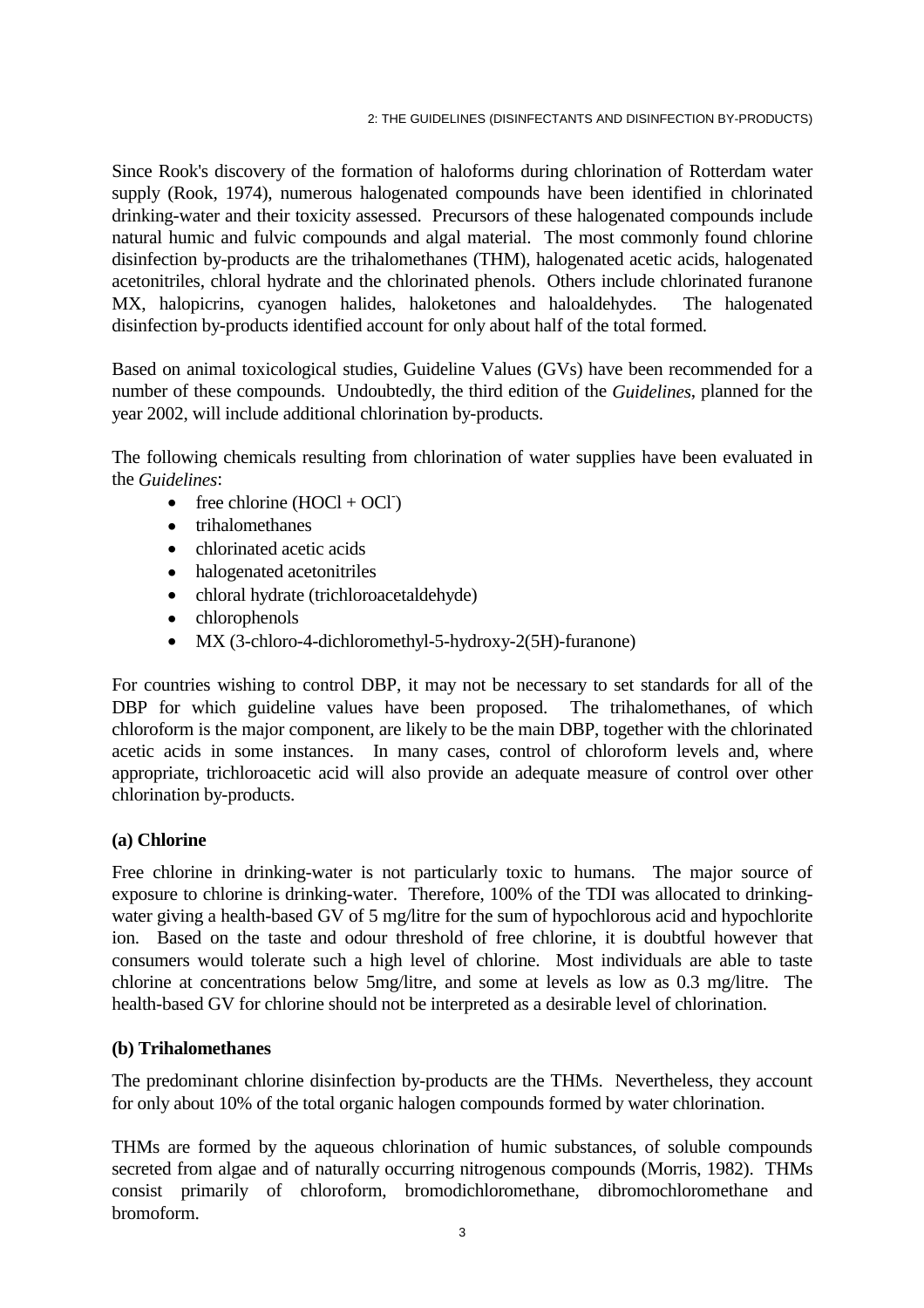When bromide is present in drinking-water, it is oxidized to hypobromous acid by chlorine:

$$
HOCI + Br = HOBr + Cl
$$

HOBr reacts with natural organic compounds to form brominated halomethanes. Similarly, the presence of iodide may lead to the formation of mixed chlorobromoiodo-methanes.

Some generalized statements can be made with regard to THMs in chlorinated drinking-water (IARC, 1991; Morris, 1982; Canada, 1993):

- Concentration of THMs in drinking-water varies widely and ranges from not detectable to 1 mg/litre or more;
- THM levels are higher in chlorinated surface water than in chlorinated groundwater;
- Concentrations of THMs tend to increase with increasing temperature, pH and chlorine dosage;
- Concentrations of THMs increase upon storage even after exhaustion of residual chlorine or after dechlorination. This indicates the formation of intermediates products leading to the slow production of THMs;
- Chloroform is usually the most abundant THM often accounting for greater than 90% of the total THM concentration;
- If there is a significant amount of bromide in the raw water, the brominated THMs, including bromoform, may be dominant;
- Formation of THMs can be minimized by avoiding pre-chlorination and by effective coagulation, sedimentation and filtration to remove organic precursors prior to final disinfection;
- Removal of THMs after their formation is difficult and involves resource-intensive processes such as activated carbon adsorption or air stripping.

Because trihalomethanes usually occur together, it has been the practice to consider total trihalomethanes as a group, and a number of countries have set guidelines or standards on this basis, ranging from 0.025 to 0.25 mg/litre.

In the 1993 WHO *Guidelines,* individual GV have been recommended for the four trihalomethanes. With an underlying assumption that the THMs may exert potential toxic effects through similar biological mechanisms, authorities may want to establish standards for total THMs that would account for possible additive effects and not simply add up the guideline values for the individual compounds in order to arrive at a standard. Instead, the following approach is recommended: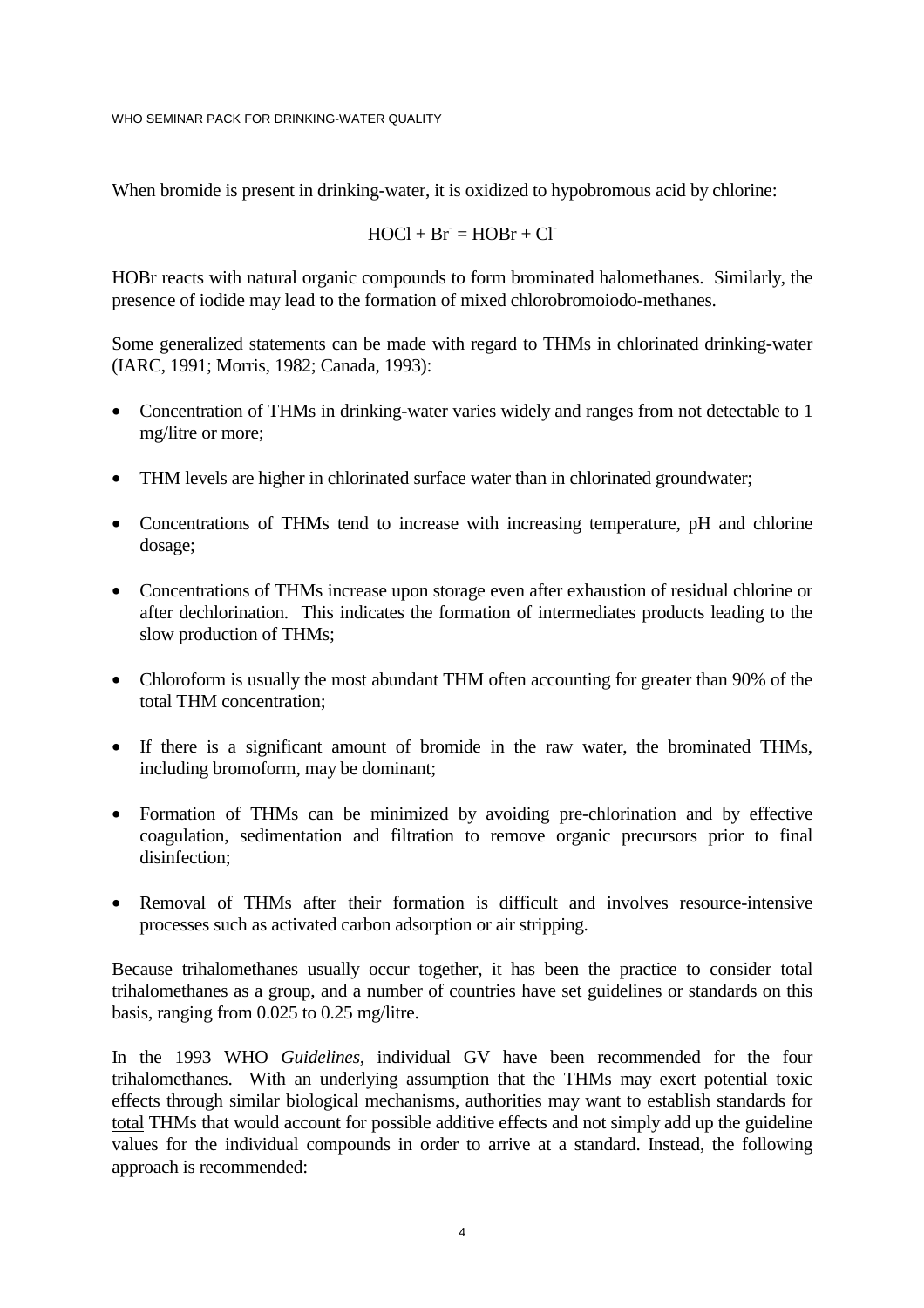$$
\frac{C_{bromoform}}{GV_{bromoform}} + \frac{C_{DBCM}}{GV_{DBCM}} + \frac{C_{BDCM}}{GV_{BDCM}} + \frac{C_{chloroform}}{GV_{chloroform}} \leq I
$$

where  $C =$  concentration, and  $GV =$  guideline value

### **Epidemiological studies of carcinogenicity of chlorine and DBP**

In 1991, WHO International Agency for Research on Cancer (IARC) published an evaluation of the carcinogenic risks to humans of chlorinated drinking-water based on a number of animal toxicological and epidemiological studies. IARC concluded that because of one or more methodological weaknesses, the epidemiological studies reviewed cannot constitute the basis of valid risk assessment.

The epidemiological investigation of the relation between exposure to chlorinated drinkingwater and cancer occurrence was considered problematic because any increase in relative risk over that in people drinking unchlorinated water is likely to be small and therefore difficult to detect in epidemiological studies. In all of the studies evaluated, estimates of exposure were imprecise and surrogates (e.g surface versus groundwater) do not reflect exposure during the relevant time periods for the etiology of the cancers in question. Many variables, such as smoking habits, dietary practices, use of alcohol, socio-economic status, and ethnicity are known to affect cancer incidence and were not taken into account in most of the studies (IARC, 1991).

In its overall evaluation, IARC concluded that there is inadequate evidence for the carcinogenicity of chlorinated drinking-water in humans as well as in experimental animals (IARC, 1991).

#### **Chloramine and its by-products**

Chloramine generally produces by-products similar to those observed with chlorine but at much lower concentrations. An exception to this is the formation of cyanogen chloride, CNCl (Bull and Kopfler, 1991). The use of chloramine as a disinfectant has increased in recent years because of limited formation of THMs, however, little is known about the nature of other byproducts.

Monochloramine is about 2000 and 100 000 times less effective than free chlorine for the inactivation of E. *coli* and rotaviruses, respectively. Monochloramine cannot therefore be relied upon as primary disinfectant. It is useful for maintaining a residual disinfectant in distribution systems. The shift to monochloramine to control THM formation may thus compromise disinfection and the *Guidelines* caution against such procedure. Organic chloramines are even less effective disinfectants than monochloramine.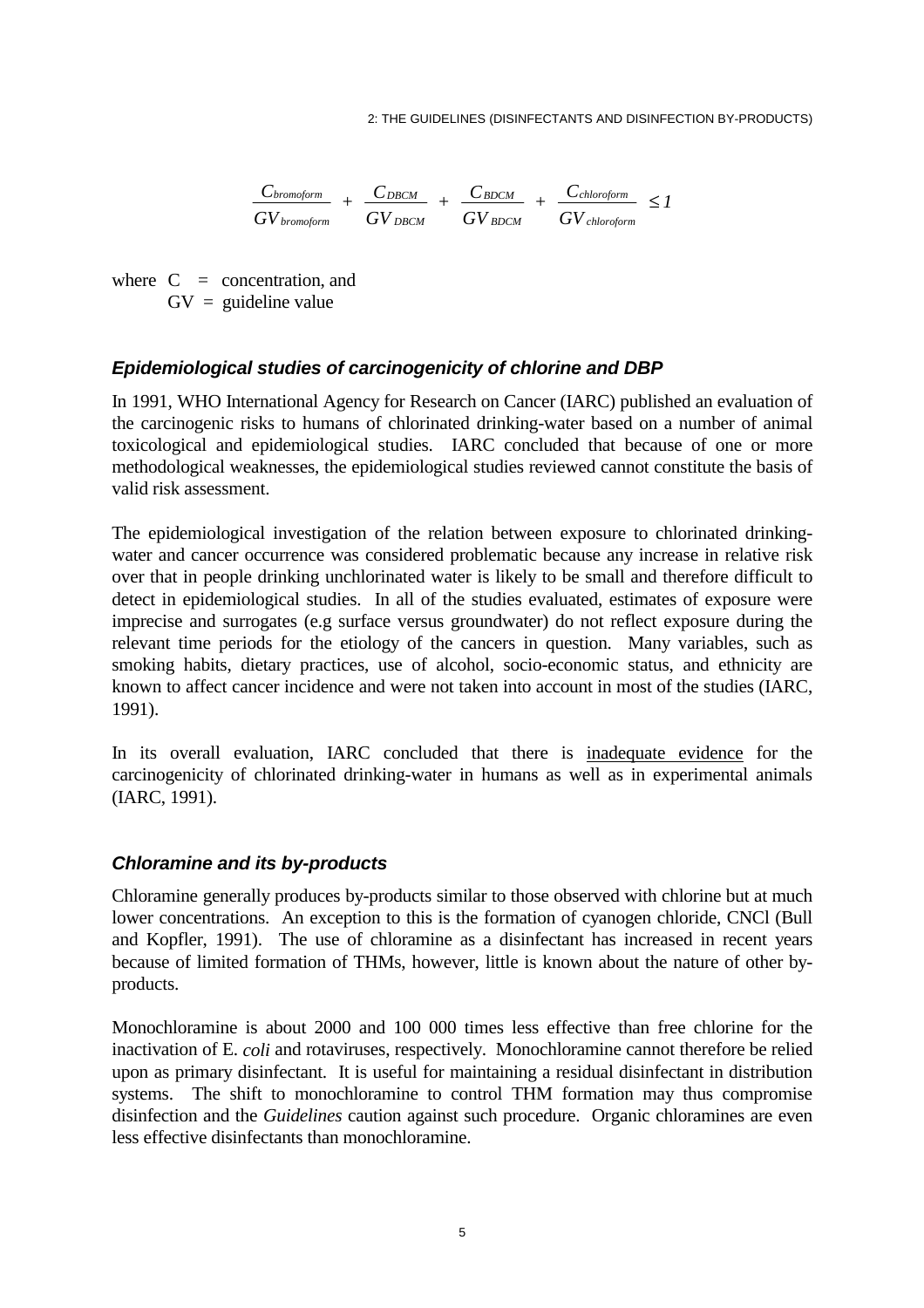### **Chlorine dioxide and its by-products**

Because of its explosive hazard, chlorine dioxide is manufactured at the point of use.  $CLO<sub>2</sub>$  is generated through the reaction of sodium chlorite and chlorine. Chlorine dioxide reactions with humic substances do not form significant levels of THMs. In addition, it does not react with ammonia to form chloramines. The main disinfection by-products of chlorine dioxide are chloride, chlorate and chlorite.

Chlorine dioxide is more effective towards inactivation of Giardia cysts than free chlorine, but less effective towards rotavirus and E. *coli*. Unlike chlorine, the disinfection efficiency of chlorine dioxide is independent of pH and the presence of ammonia.

A provisional GV was recommended for chlorite while no adequate data were available to recommend a GV for chlorate. No GV has been recommended for chlorine dioxide *per se* because of its rapid breakdown in aqueous solutions and the chlorite GV is adequately protective for potential toxicity from chlorine dioxide. Furthermore, the taste and odour threshold for chlorine dioxide in water is 0.4 mg/litre which constitutes a limiting factor and a signal for its presence at higher concentrations in drinking-water.

Other reaction by-products of chlorine dioxide with organics in drinking-water have not been well characterized but include aldehydes, carboxylic acids, haloacids, chlorophenols, quinones and benzoquinone (Bull and Kopfler, 1991). In a recent article, more than 40 organic disinfection by-products were identified in a pilot plant in Indiana which uses chlorine dioxide as a primary disinfectant. The toxicity of these by-products is largely unknown (Richardson et al. 1994).

### **Ozone and its by-products**

Ozone decomposes rapidly following application, and for this reason no GV has been proposed for ozone.

By products of ozonation that have been identified include formaldehyde and other aldehydes, carboxylic acids, hydrogen peroxide, bromate, bromomethanes, brominated acetic acids, brominated acetonitriles and ketones. Guideline values have been recommended for bromate and formaldehyde.

Ozone is the most efficient disinfectant for all types of microorganisms. Disadvantages include lack of disinfectant residual, biological regrowth problems in distribution systems, high cost, and limited information on the nature and toxicity of its by-products.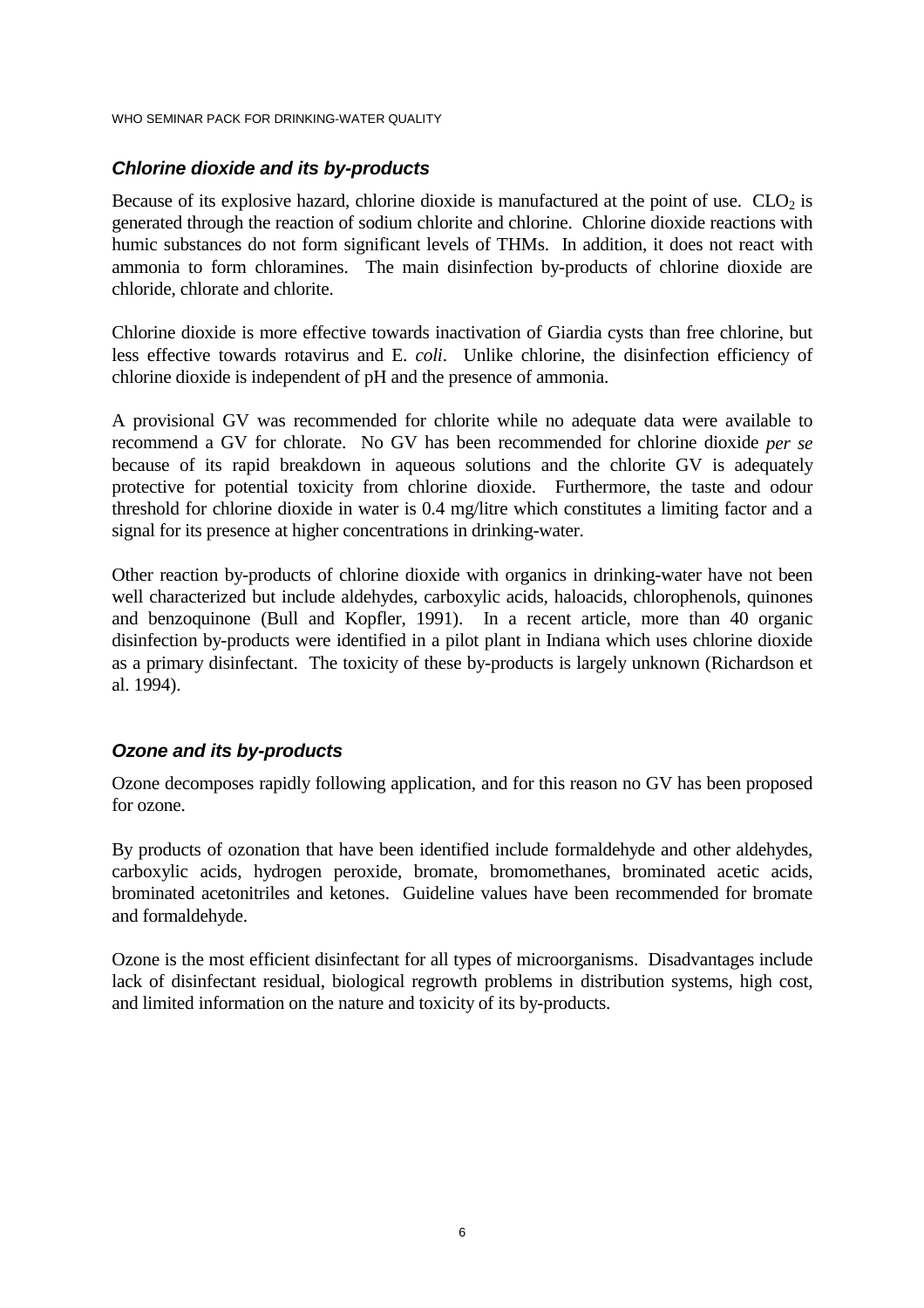### **Balancing Chemical and Microbial Risks**

Quantitative assessments of risks associated with the microbial contamination of drinking-water are scarce. Although there are gaps in our knowledge, we cannot afford to postpone action until rigorous quantitative assessment of chemical versus microbial risks are available and every answer is known.

A semi-quantitative presentation of risks associated with disinfection was first attempted by Morris (1978) and is given in Figure 2. The following is more or less a quote of his work: The risk of waterborne infectious disease is very high when no chlorination is used, and drops sharply to a low value when even minimal levels of chlorination are maintained. We know this on the basis of a century's experience, Morris stated. As the level of chlorination is increased the risk continues to drop slightly, but never quite reaches zero, for no system is perfect. At very high levels of chlorine the microbial risk increases as taste and odour may cause the use of unsafe supplies.



**Figure 2: Risks and benefits of water chlorination (Morris, 1978)**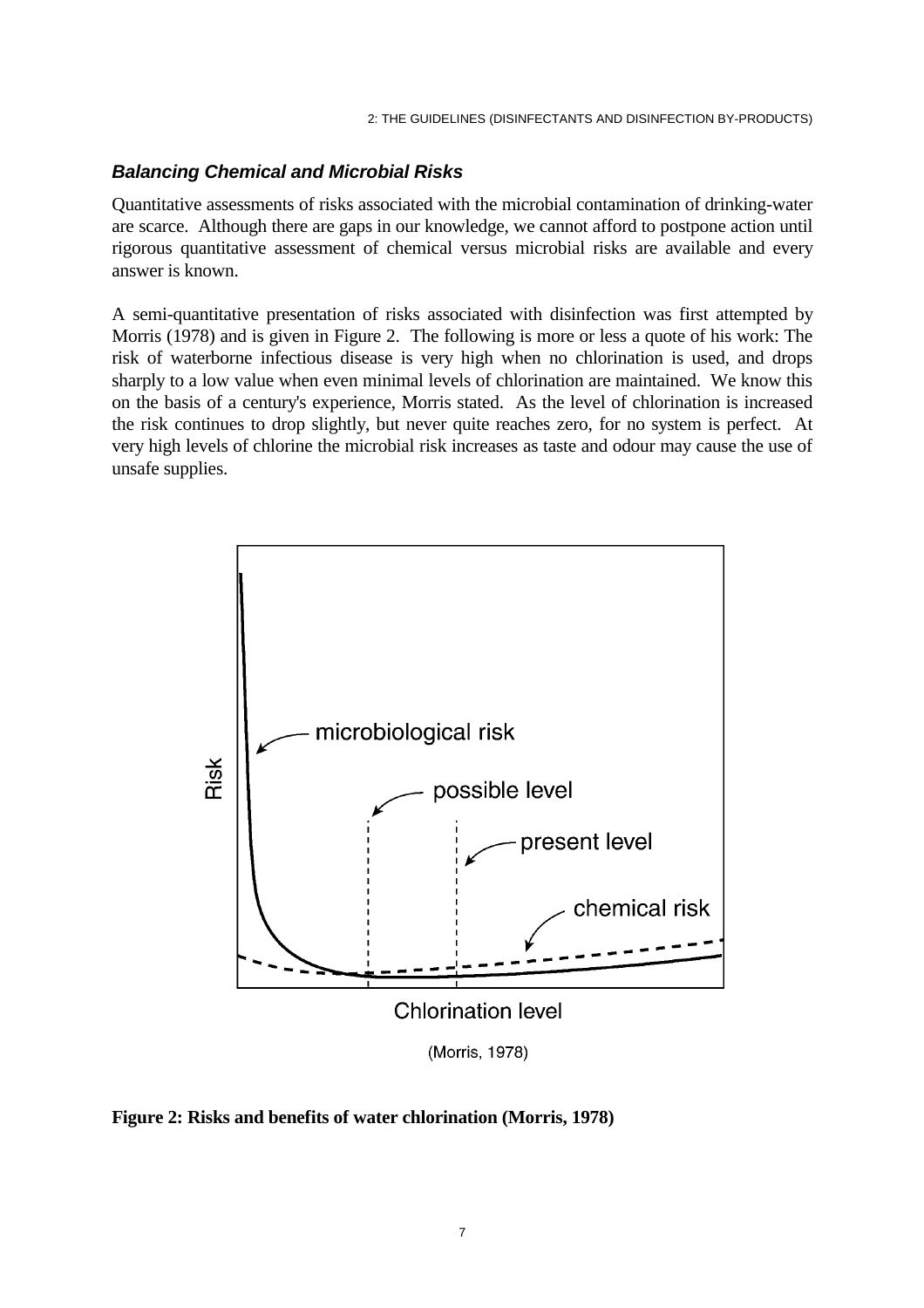The chemical risk does not start at zero for there is some hazard connected with the organic matter before chlorination. The chemical risk decreases initially because destruction of chemicals by oxidation more than compensate for the formation of new chemicals at low levels of chlorination. Because of the formation of by-products, the chemical risk increases with increasing level of chlorination. Intuitively, he depicted the chemical risk from chlorination as being considerably lower than the microbial risk from a non-disinfected supply.

In developed countries, since filtration and chlorination became common for community water supplies, morbidity and mortality due to waterborne intestinal diseases, particularly typhoid fever and cholera, have declined to negligible levels. Almost all of the waterborne outbreaks that still occur are associated with the use of untreated water or water from systems in which chlorination was inadequate.

Other health impact studies concern the beneficial effects on health of safe and sufficient water supplies and adequate sanitation, three factors that are so intertwined that it is often not feasible to draw definite lines of demarcations between them. Together, they constitute the pillars of public health protection. Projected reduction in morbidity achievable through the provision of safe and sufficient water supplies and adequate sanitation are estimated to be (WHO, 1992):

#### **Projected reduction in morbidity (%)**

| Cholera, typhoid      | 80  |
|-----------------------|-----|
| Diarrhoeal diseases   | 40  |
| <b>Dracunculiasis</b> | 100 |
| Schistosomiasis       | 60  |

When applying these percentage reductions to the global morbidity and mortality rates for these diseases, the benefits of saving millions of lives through these interventions are immediately apparent.

As shown in Figure 3 overleaf, provision of safe drinking-water can result in a 20% reduction in infant mortality (Regli et al., 1993).

In their pioneering work on comparison of estimated risk from known pathogens in untreated surface water and chlorination by products in drinking-water, Regli et al. (1993) concluded that:

- the risk of death from pathogens is at least 100 to 1000 times greater than the risk of cancer from disinfection by-products (DBPs);
- the risk of illness from pathogens is at least 10 000 to 1 million times greater than the risk of cancer from DBPs;
- morbidity and mortality rates from pathogens compared with those from DBPs, may be considerably higher in developing countries where the sanitary and health status is not as good;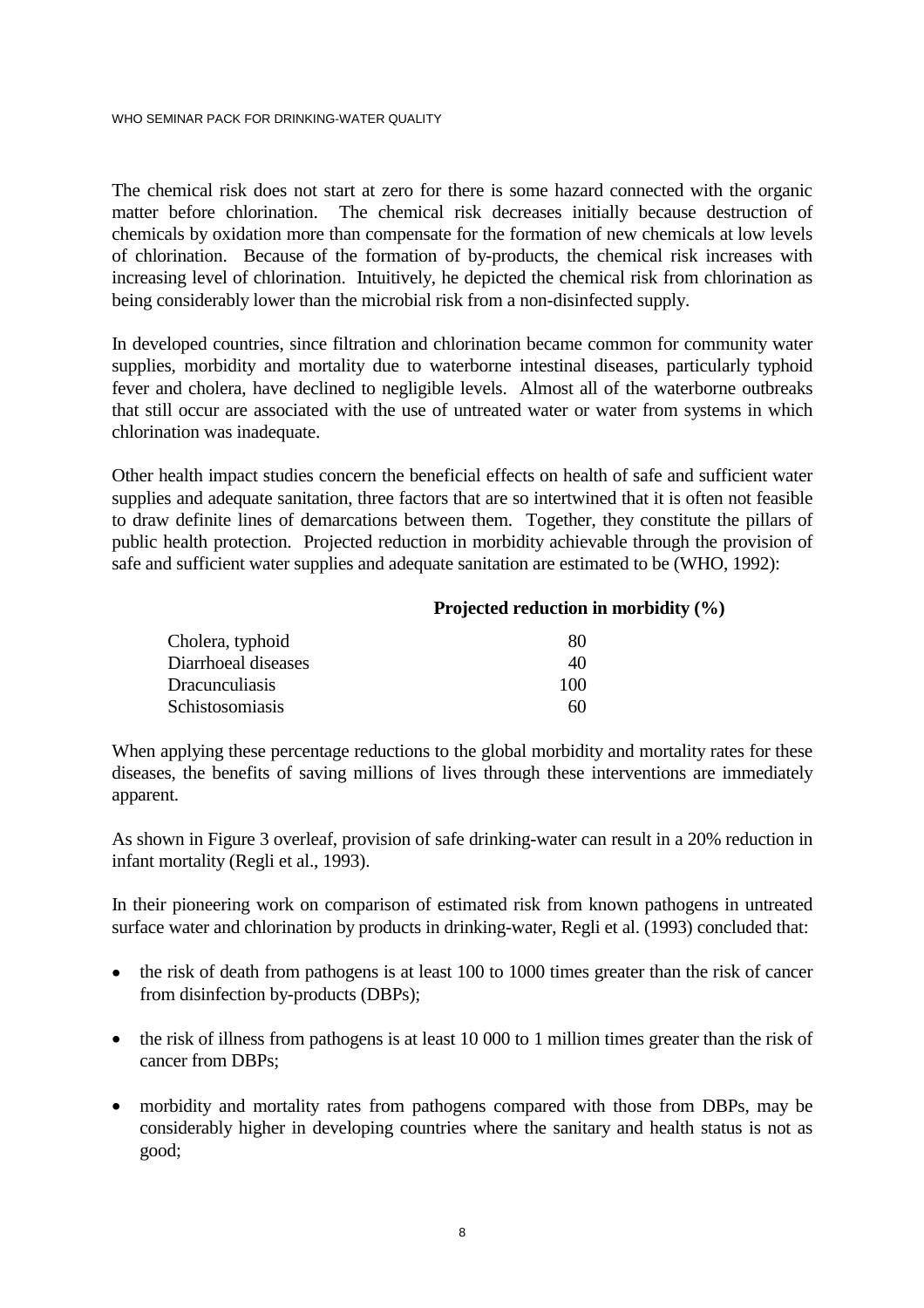in societies where infant mortality and life expectancy is low, many people would not be expected to live long enough to incur cancer, which also causes much higher differences in risk resulting from exposure to pathogens versus DBPs cited above.

While this last statement seems cynical, it does reflect the true situation in many developing countries.



**Figure 3. Infant mortality versus access to safe water (Regli et. al., 1993**)

### **Conclusion**

Adequate disinfection of drinking-water is the most important priority to assure a safe water supply. Recent cholera outbreaks in Latin America and Rwanda provide dramatic evidence of the importance of adequate water disinfection. There is some limited evidence of possible health effects from disinfectant by-products, particularly possible cancer risks from chloroform and the other trihalomethanes and by-products. This evidence is based on high-dose animal studies.

Epidemiological studies conducted to date do not provide any evidence that disinfectants and their by-products affect human health at the concentrations found in drinking-water. The International Agency for Research on Cancer has concluded that there is inadequate evidence for the carcinogenicity of chlorinated drinking-water in humans and experimental animals.

Although stated in qualitative way, the message of the *Guidelines* is clear:

**The estimated risks to health from disinfectants and their by-products are extremely small in comparison to the real risks associated with inadequate disinfection, and it is important that disinfection should not be compromised in attempting to control such by-products. The destruction of microbial pathogens through the use of disinfectants is essential for the protection of public health.** 

All disinfectants by necessity are reactive substances and produce by-products. Little is known about the nature and toxicity of the by-products of ozone, chlorine dioxide or chloramines. The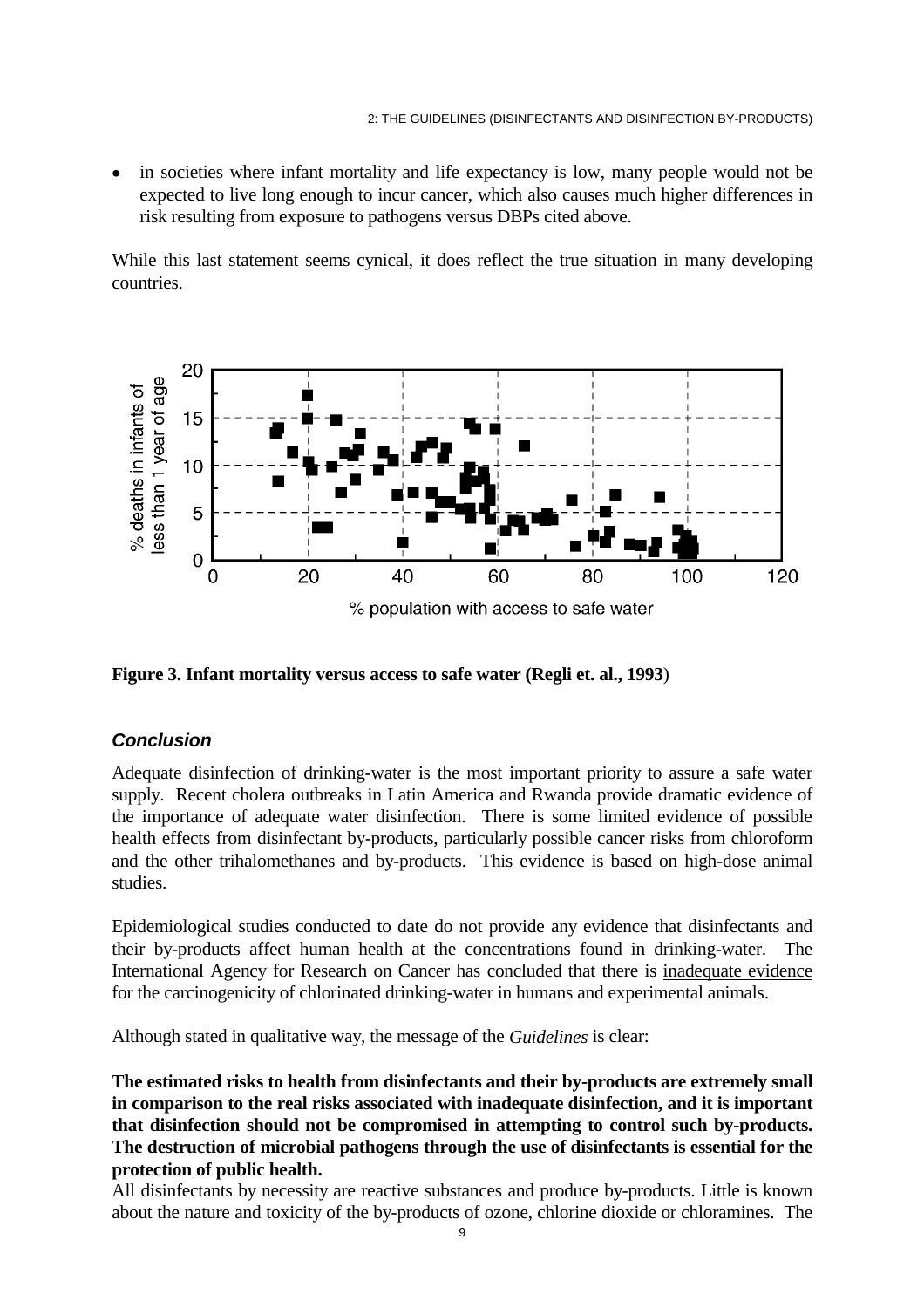WHO SEMINAR PACK FOR DRINKING-WATER QUALITY

by-products of chlorination are the ones that have been most extensively identified and their toxicity assessed. Disinfection with chlorine should not be penalized for this reason. In addition, in many countries, if disinfection can be practised at all, it will be through the use of chlorine.

There are now more and more indication that the estimated risks to health from disinfectants and their by-products are several order of magnitude lower than the real risks associated with inadequate disinfection. So while there is great scientific certainty that inadequately disinfected water results in devastating microbial disease epidemics, there is relatively great uncertainty regarding the possible health risks from DDBPs. In establishing standards for disinfectants by products, it is emphasized that **"Where local circumstances require that a choice must be made between meeting either microbiological guidelines or guidelines for disinfectants or disinfectant by-products, the microbiological quality must always take precedence, and where necessary, a chemical guideline value can be adopted at a higher level of risk. Efficient disinfection must never be compromised."** (1993 *Guidelines*)

### **References**

Bull R.J., Kopfler F.C. (1991). Health Effects of Disinfectants and Disinfection By-products, American Water Works Association, Denver.

Canada Health and Welfare (1993). Water treatment principles and applications. Canadian water and wastewater association, Ottawa.

Clark RM, Hurst CJ, Regli S (1993). Costs and benefits of pathogen control in drinking-water. In: Safety of water disinfection: balancing chemical and microbial risks. Craun G.F. ed. ILSI Press, Washington, D.C.

International Agency for Research on Cancer (1991). IARC monographs on the evaluation of carcinogenic risks to humans, Volume 52 Chlorinated drinking-water; chlorination by-products; some other halogenated compounds; cobalt and cobalt compounds, Lyon.

Morris J.C. (1951), unpublished research, Harvard University, 1951

Morris J.C. (1978). Conference summary. In: Water chlorination environmental impact and health effects. Volume 2. Jolley RL, Gorchev H., Hamilton D.H. eds., Ann Arbor Science, Ann Arbor, Michigan.

Morris J.C. (1982). Health perspective in the oxidative treatment of water for potable supply. Part 2 Health assessment of current oxidant-disinfectants. National Institute for Water Supply. Leidschendam, Netherlands.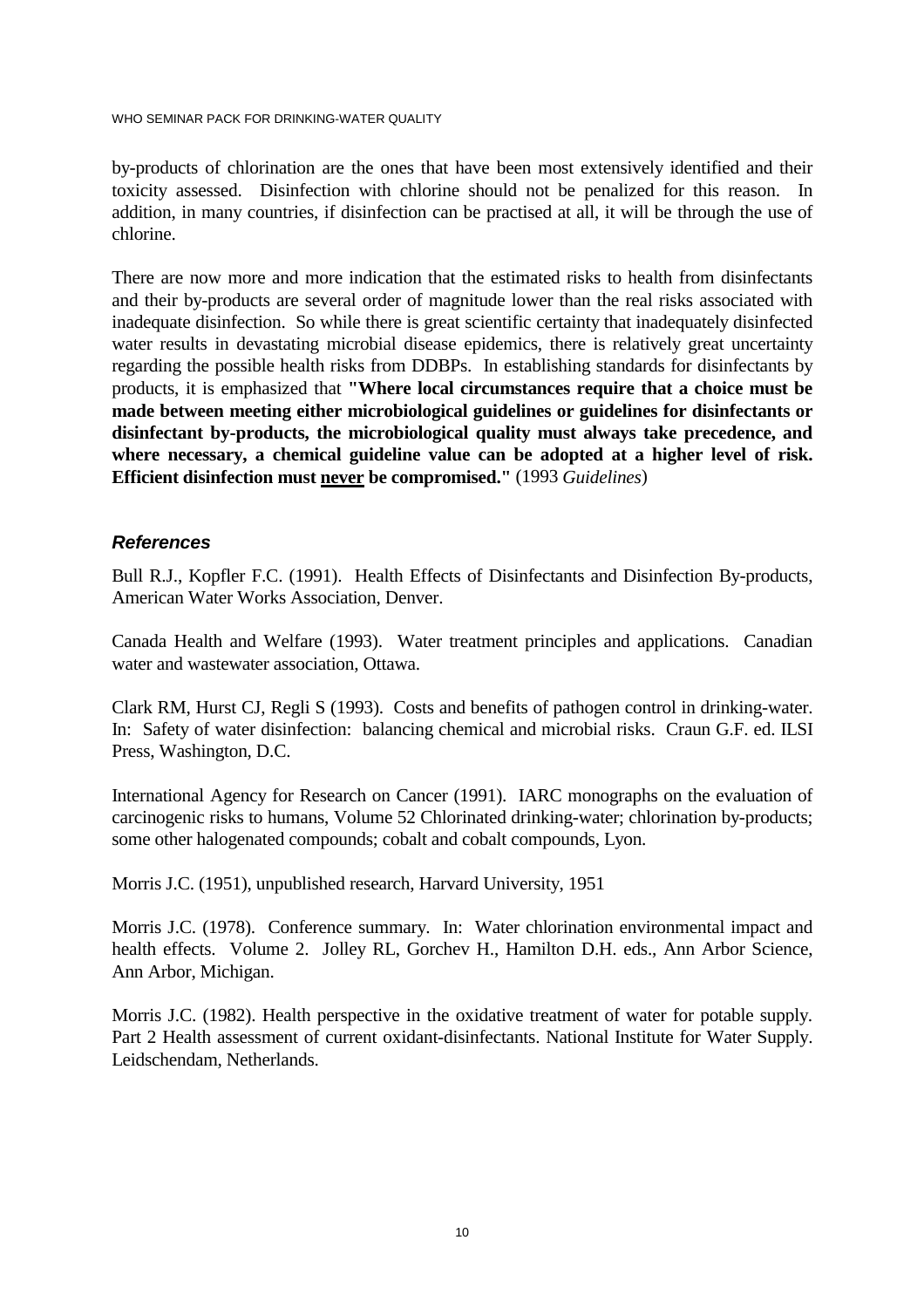Regli S., Berger P., Macler B., Haas C. (1993). Proposed decision tree for management of risks in drinking-water: consideration for health and socioeconomic factors. In: Safety of water disinfection: balancing chemical and microbial risks. Craun G.F. ed. ILSI Press, Washington, D.C.

Richardson S.D., Thruston A.D., Collette T.W. (1994). Multispectral identification of chlorine dioxide disinfection byproducts in drinking-water. Environ. Sci. Technol., 28: 592-599.

Rook J.J. (1974). Formation of haloforms during chlorination of natural waters. J. Soc. for water treatment and examination 23: 234-243.

World Health Organization (1992). Our planet, our health. Report of the WHO Commission on health and environment. Geneva.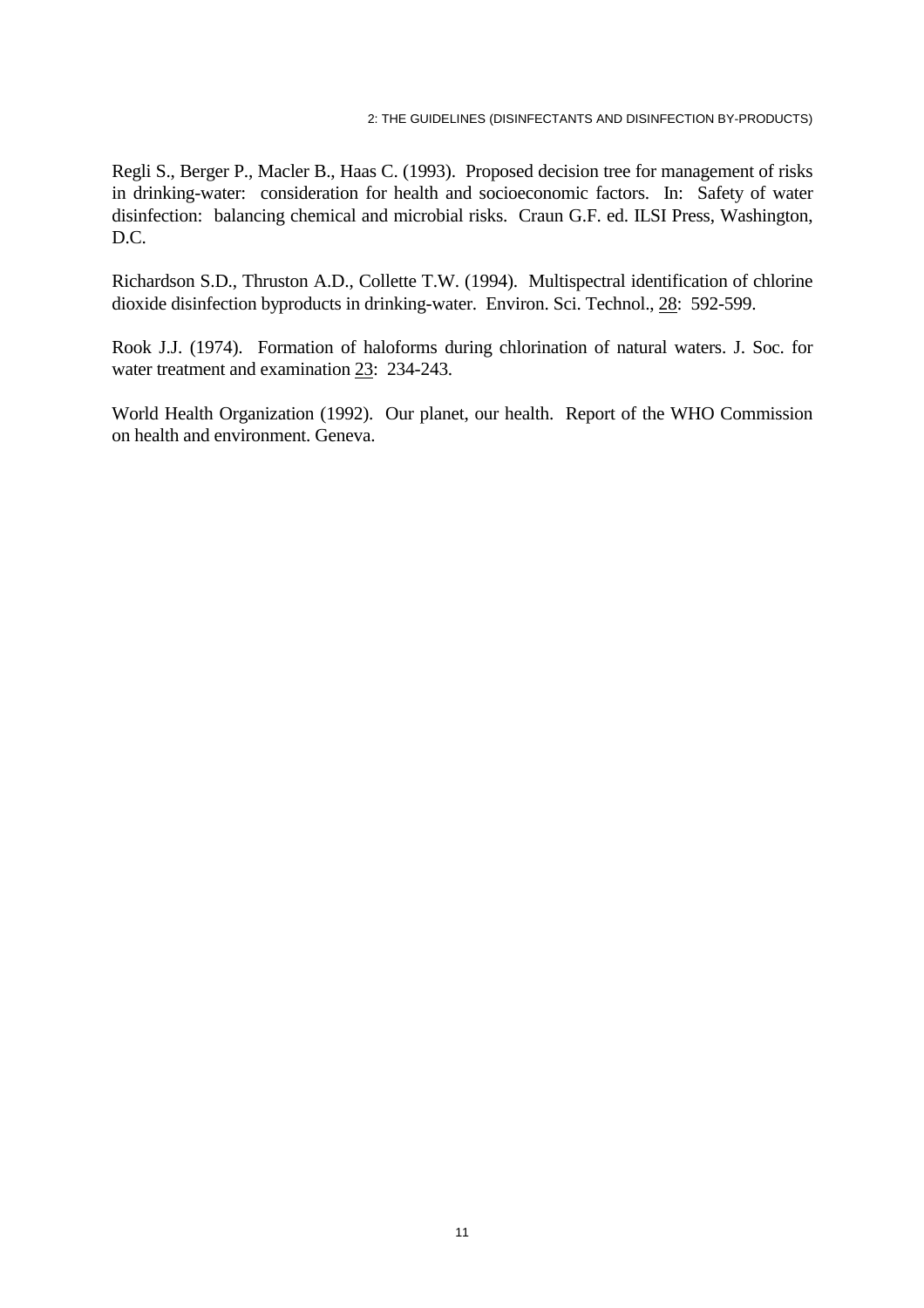| <b>Organisms</b>                                         | <b>Guideline value</b>                                                                                                                                                                                    |
|----------------------------------------------------------|-----------------------------------------------------------------------------------------------------------------------------------------------------------------------------------------------------------|
| All water intended for drinking                          |                                                                                                                                                                                                           |
| E. coli or thermotolerant coliform bacteria              | Must not be detectable in any 100-ml<br>sample                                                                                                                                                            |
| <b>Treated water entering the distribution</b><br>system |                                                                                                                                                                                                           |
| E. coli or thermotolerant coliform bacteria              | Must not be detectable in any 100-ml<br>sample                                                                                                                                                            |
| Total coliform bacteria                                  | Must not be detectable in any 100-ml<br>sample                                                                                                                                                            |
| <b>Treated water in the distribution system</b>          |                                                                                                                                                                                                           |
| E. Coli or thermotolerant coliform bacteria              | Must not be detectable in any 100-ml<br>sample                                                                                                                                                            |
| Total coliform bacteria                                  | Must not be detectable in any 100-ml<br>sample. In the case of large supplies,<br>where sufficient sample are examined,<br>must not be present in 95% of samples<br>taken throughout any 12-month period. |

### **Annex 1 BACTERIOLOGICAL QUALITY OF DRINKING-WATER**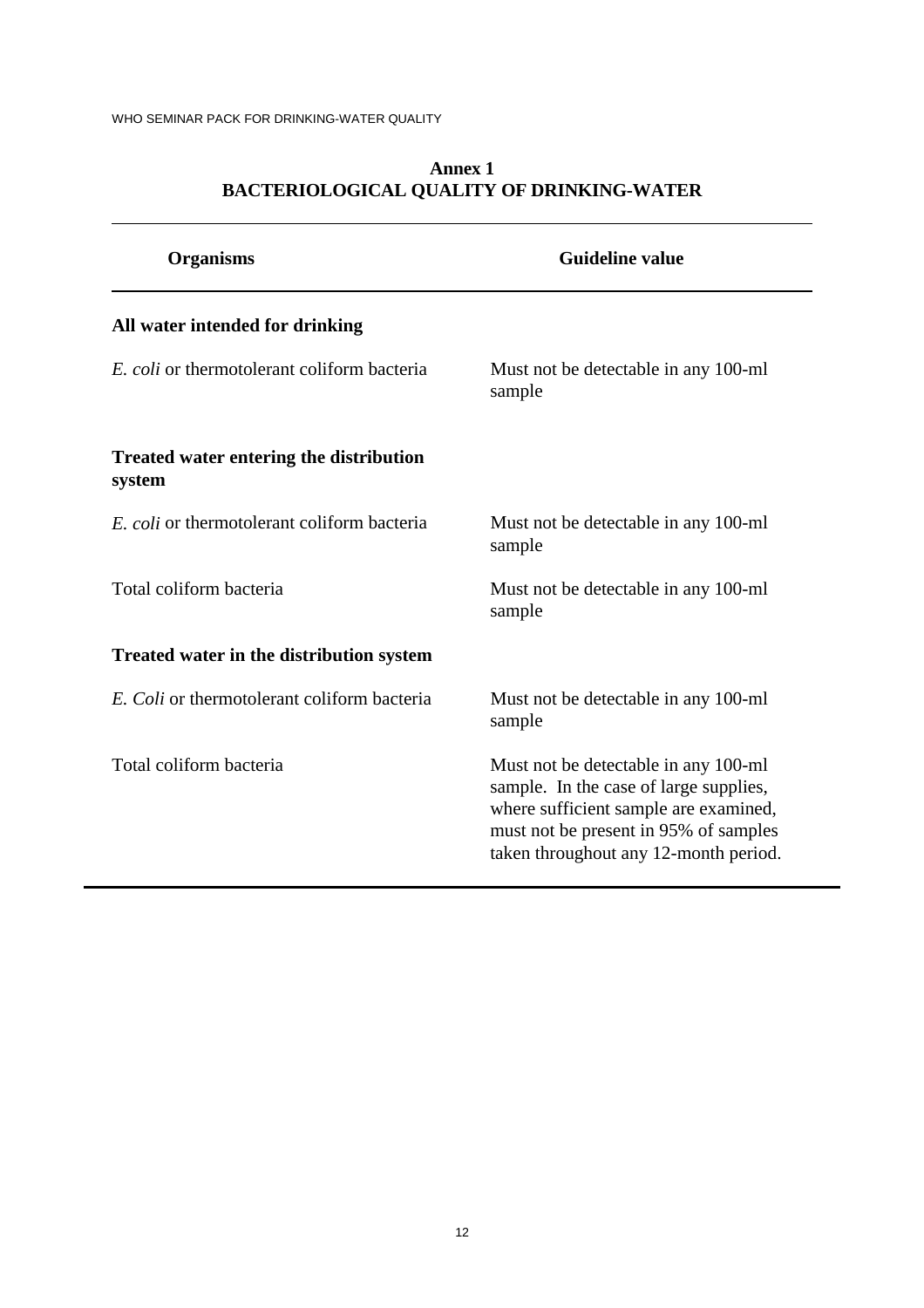| Organism                     |                             |                                       | <b>Disinfectant</b>            |                    |
|------------------------------|-----------------------------|---------------------------------------|--------------------------------|--------------------|
|                              | Free chlorine,<br>pH 6 to 7 | chloramine,<br>Pre-formed<br>pH8 to 9 | Chlorine dioxide,<br>pH 6 to 7 | pH 6 to 7<br>Ozone |
| $E.$ coli                    | 0.034-0.05                  | 95-180                                | $0.4 - 0.75$                   | 0.02               |
| Polio virus 1                | $1.1 - 2.5$                 | 768-3740                              | $0.2 - 6.7$                    | $0.1 - 0.2$        |
| Rotavirus                    | $0.01 - 0.05$               | 3806-6476                             | $0.2 - 2.1$                    | 0.006-0.06         |
| Bacteriophage f <sub>2</sub> | ≌<br>$0.08 - 0.1$           |                                       |                                |                    |
| G. lamblia cysts             | $47 - 150$                  | ı                                     |                                | $0.5 - 0.6$        |
| G. muris cysts               | 30-630                      | ı                                     | $7.2 - 18.5$                   | $1.8 - 2.0a$       |
| C. parvum                    | 7200 <sup>b</sup>           | 7200 <sup>c</sup>                     | $78^{\circ}$                   | $5-10^{\circ}$     |

Disinfectants and Disinfectant By-Products **Disinfectants and Disinfectant By-Products** 

Table 1: Summary of C.t values (mg/L. min) for 99% inactivation at 5°C (Clark et al, 1993) Table 1: Summary of C.t values (mg/L. min) for 99% inactivation at 5°C (Clark et al, 1993)

a Values for 99.9% inactivation at pH 6-9.

Values for 99.9% inactivation at pH 6-9.<br>99% inactivation at pH 7 and 25 C.<br>90% inactivation at pH 7 and 25 C. ო ჲ ʊ

b 99% inactivation at pH 7 and 25 C.

c 90% inactivation at pH 7 and 25  $C$ .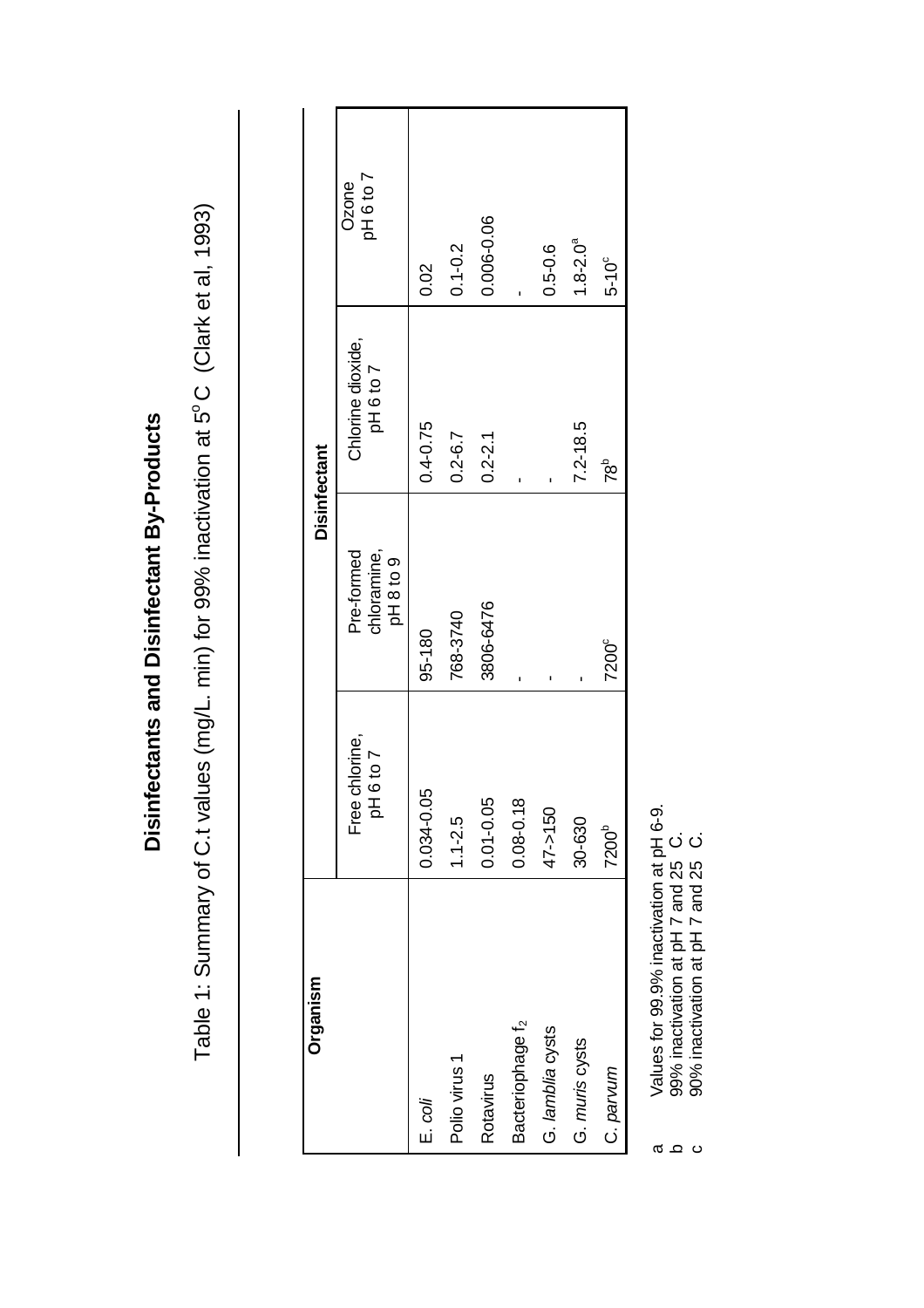## **Disinfectants and Disinfectant By-Products**

## **Section Key points COHP Introduction**  $\bullet$  disinfection of all waters supplied for drinking is recommended by WHO to protect public health • main disinfectants evaluated in the *Guidelines* are: free chlorine, chloramines, chlorine dioxide and ozone • overall ozone is the most effective disinfectant, although chlorine is also effective and efficient • all disinfectants have advantages and disadvantages and all produce by-products • a number of disinfection by-products were evaluated in the GDWQ **1,2 Table 1 Chlorine and its byproducts**  • chlorine is most common disinfectant • when chlorine is added to water it forms hypochlorous acid, hydrogen ion and a chlorine ion • because of greater efficiency, the *Guidelines* recommend disinfection with chlorine is done at pH less than 8 and a free chlorine concentration of greater than 0.5 mg/l • the use of chlorine leads to the formation of halogenated byproducts, including the THMs • precursors to THMs are natural humic and fulvic acids and algal material • numerous other by-products may be formed (see paper or *Guidelines* for examples • impurities in gaseous and liquid chlorine of relevance to the nature of by-products are carbon tetrachloride and bromide • GVs set for a number of chlorination by-products • very difficult to estimate exposure to halogenated organic compounds in drinking-water • may not need to set standards for all by-products included in *Guidelines*, it is better to concentrate on the major groups (e.g. THMs) • microbiological quality of water should never be compromised by concerns about disinfection by-products **3,4,5**

## Presentation Plan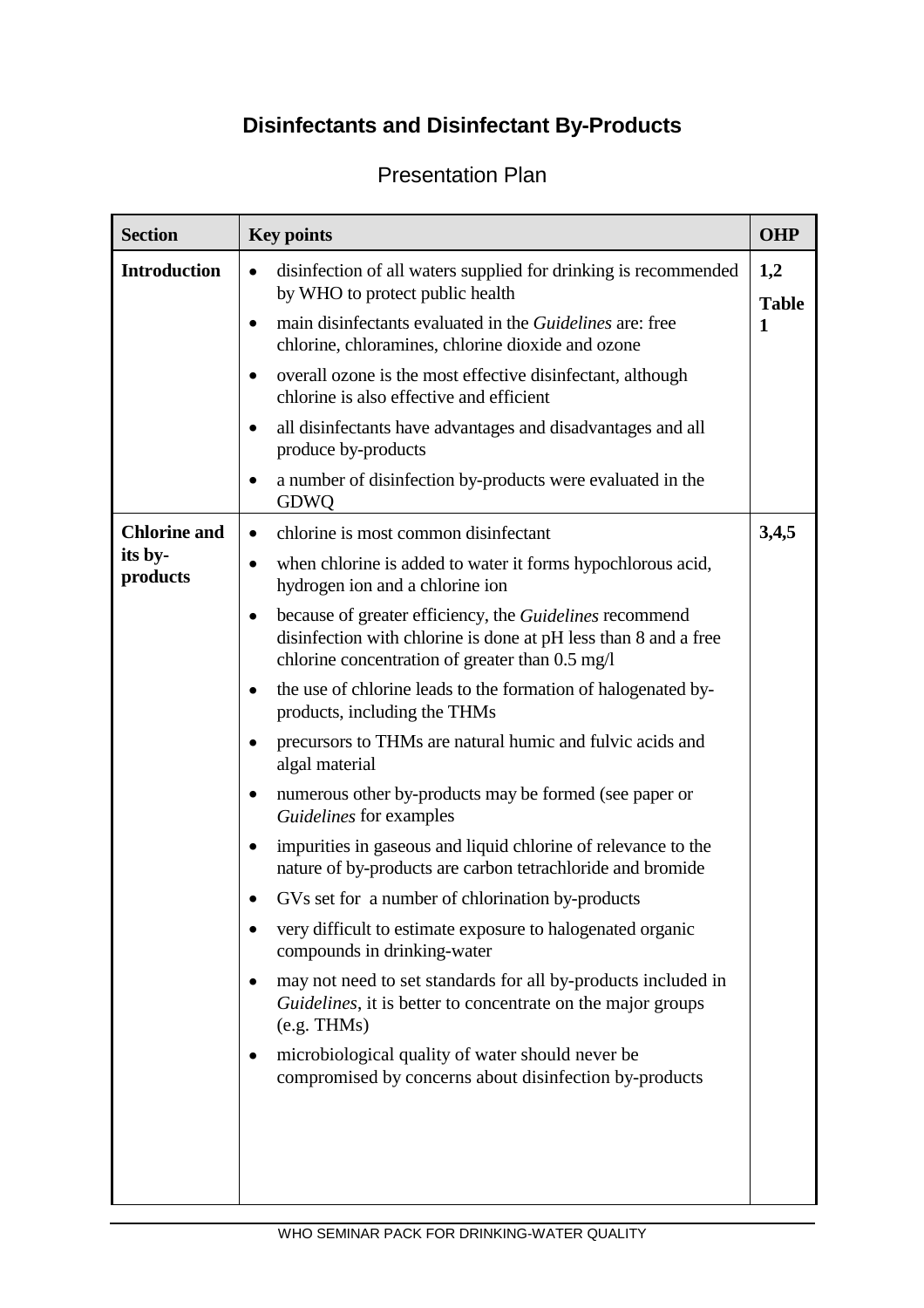| <b>Section</b>                  | <b>Key points</b>                                                                                                                                                    | <b>OHP</b> |
|---------------------------------|----------------------------------------------------------------------------------------------------------------------------------------------------------------------|------------|
| <b>Chlorine</b>                 | • free chlorine in drinking-water is not particularly toxic and<br>health-based GV is 5 mg/l                                                                         |            |
|                                 | very unlikely consumers would accept such levels of chlorine as<br>taste is noted as low as 0.3 mg/l                                                                 |            |
|                                 | do not use GV as desirable level of chlorination                                                                                                                     |            |
| Tri-<br>halomethanes            | these are principal by-products of chlorination, but only form 10<br>$\bullet$<br>per cent of total organic compounds in drinking-water                              | 6          |
|                                 | THMs more likely to occur in chlorinated surface water than<br>groundwater                                                                                           |            |
|                                 | THM concentrations vary widely; increasing with increasing<br>temperature, pH, chlorine dosage and on storage after<br>exhaustion of free chlorine or dechlorination |            |
|                                 | chloroform is most common THM (usually $>90\%$ of total<br>THMs)                                                                                                     |            |
|                                 | when bromine present, brominated THMs likely to be dominant                                                                                                          |            |
|                                 | THM formation can be minimised by avoiding prechlorination<br>$\bullet$<br>and by optimising treatment                                                               |            |
|                                 | THM removal is expensive and difficult                                                                                                                               |            |
| <b>Chloramine</b><br>and by-    | chloramines formed by reaction of chlorine and ammonia or<br>organic amines                                                                                          | 7          |
| products                        | can get mono-, di- and trichloramines depending on pH and<br>temperature                                                                                             |            |
|                                 | chloramine by-products similar to free chlorine, with exception<br>of cyanogen chloride                                                                              |            |
|                                 | monochloramine about 2000 to 100, 000 times less effective<br>than free chlorine for inactivation of E.coli and rotaviruses                                          |            |
| <b>Chlorine</b><br>dioxide and  | chlorine dioxide made at point of use because of its explosive<br>$\bullet$<br>hazard                                                                                | 8          |
| by-products                     | chlorine dioxide does not form THMs or chloramines                                                                                                                   |            |
|                                 | main by-products are chlorite, chlorate and chloride<br>$\bullet$                                                                                                    |            |
|                                 | chlorine dioxide more effective than free chlorine in inactivation<br>of Giardia cysts but less effective against E.coli and rotaviruses                             |            |
|                                 | no GV for chlorine dioxide in water as it rapidly disassociates                                                                                                      |            |
|                                 | GVs set for chlorite but not for chlorate                                                                                                                            |            |
| <b>Ozone</b> and<br>by-products | ozone decomposes rapidly following application and thus no<br>$\bullet$<br>GV has been proposed                                                                      | 9          |
|                                 | by-products include formaldehyde, other aldehydes, hydrogen<br>peroxide and bromomethanes (see paper/Guidelines for further<br>examples)                             |            |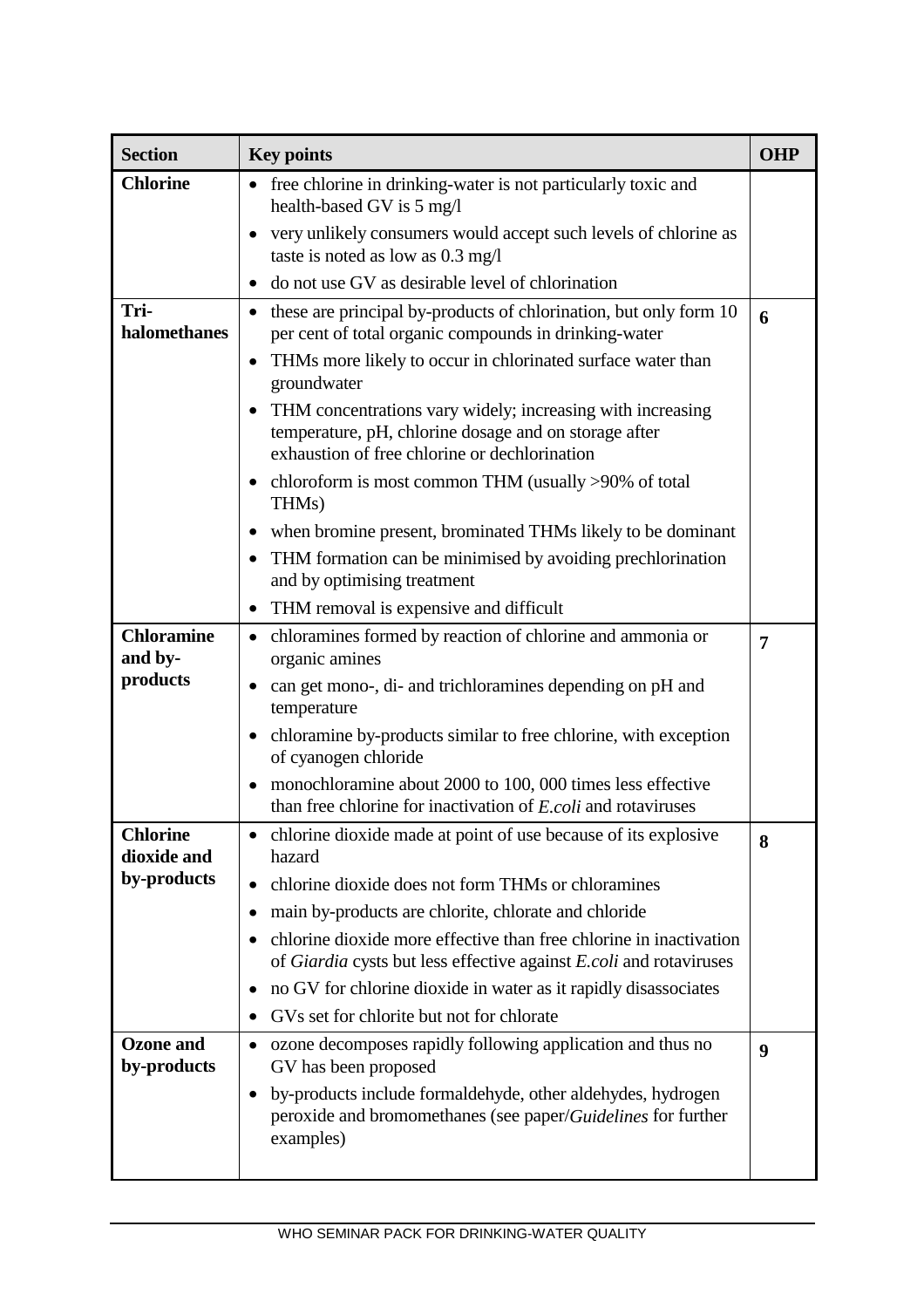| <b>Section</b>                   | <b>Key points</b>                                                                                                                                                                                                                                                       | <b>OHP</b> |
|----------------------------------|-------------------------------------------------------------------------------------------------------------------------------------------------------------------------------------------------------------------------------------------------------------------------|------------|
| <b>Ozone</b> and<br>by-products  | ozone is the most efficient disinfectant with regard to<br>$\bullet$<br>microorganisms                                                                                                                                                                                  |            |
| (continued)                      | disadvantages include: lack of residual, biological regrowth<br>$\bullet$<br>problems in distribution systems, high cost and limited<br>information on nature and toxicity of by-products                                                                               |            |
|                                  | when ozonation followed by chlorination, concentrations of<br>brominated THMs may increase                                                                                                                                                                              |            |
| <b>Balancing</b><br>chemical and | currently a scarcity of quantitative assessment done of relative<br>risks of microbial and chemical contamination of drinking-water                                                                                                                                     | 10         |
| microbial<br>risks               | semi-quantitative presentation has been done by Morris: this<br>showed that risk of infectious water-borne disease is high where<br>chlorination not practised and this decreases sharply with even<br>minimal levels of chlorination, though can never reach zero risk |            |
|                                  | at very high chlorine concentrations, microbial risk increases as<br>taste and odour cause the use of unsafe supplies                                                                                                                                                   |            |
|                                  | chemical risks do not start at zero as always some hazard from<br>organic matter prior to chlorination                                                                                                                                                                  |            |
|                                  | chemical risks are low initially but increase with increasing<br>chlorine dosages                                                                                                                                                                                       |            |
|                                  | risk of death from pathogens is at least 100 to 1000 times greater<br>than risk of cancer from disinfected by-products and risk of<br>illness from pathogens at least 10,000 to 1 million times greater                                                                 |            |
|                                  | morbidity and mortality rates from pathogens compared to<br>cancer risk from by-products may be much higher in developing<br>countries where sanitary and health status poor                                                                                            |            |
| <b>Conclusions</b>               | disinfection is important to assure a safe drinking-water supply<br>$\bullet$                                                                                                                                                                                           |            |
|                                  | limited information is available concerning health risk from<br>$\bullet$<br>disinfection by-products                                                                                                                                                                   |            |
|                                  | disinfection by-product formation may be reduced if treatment<br>process are optimised and prechlorination is avoided                                                                                                                                                   |            |
|                                  | inadequate evidence exists concerning the carcinogenicity of<br>chlorinated drinking-water                                                                                                                                                                              |            |
|                                  | more information is available concerning chlorine because it has<br>$\bullet$<br>been studied in more detail and this should not penalise the use<br>of chlorine                                                                                                        |            |
|                                  | as microbiological quality is of paramount importance,<br>disinfection should not be compromised                                                                                                                                                                        |            |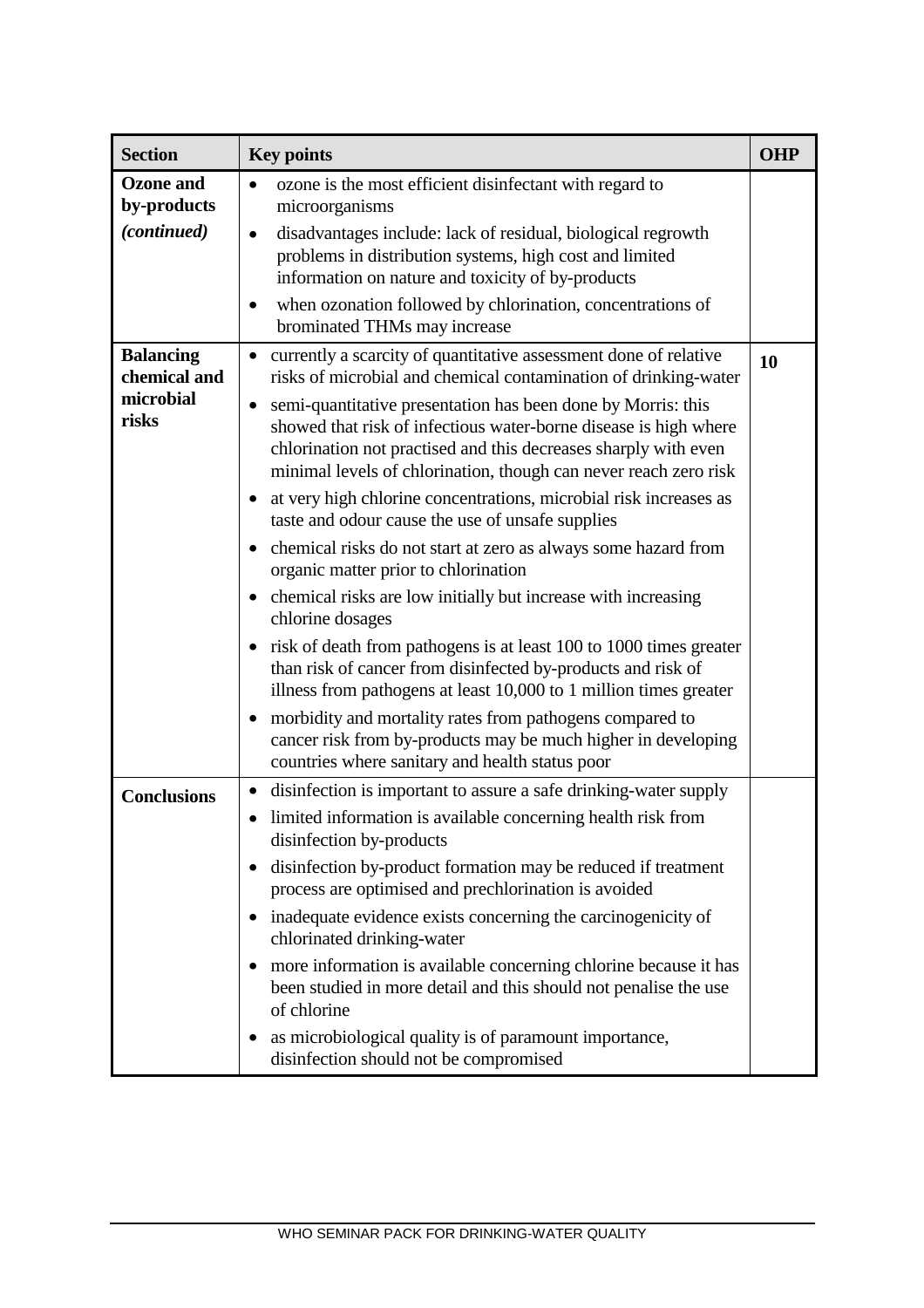## Disinfectants Evaluated

- **Chlorine**
- **Chloramine**
- Chlorine dioxide
- **Ozone**
- **lodine**

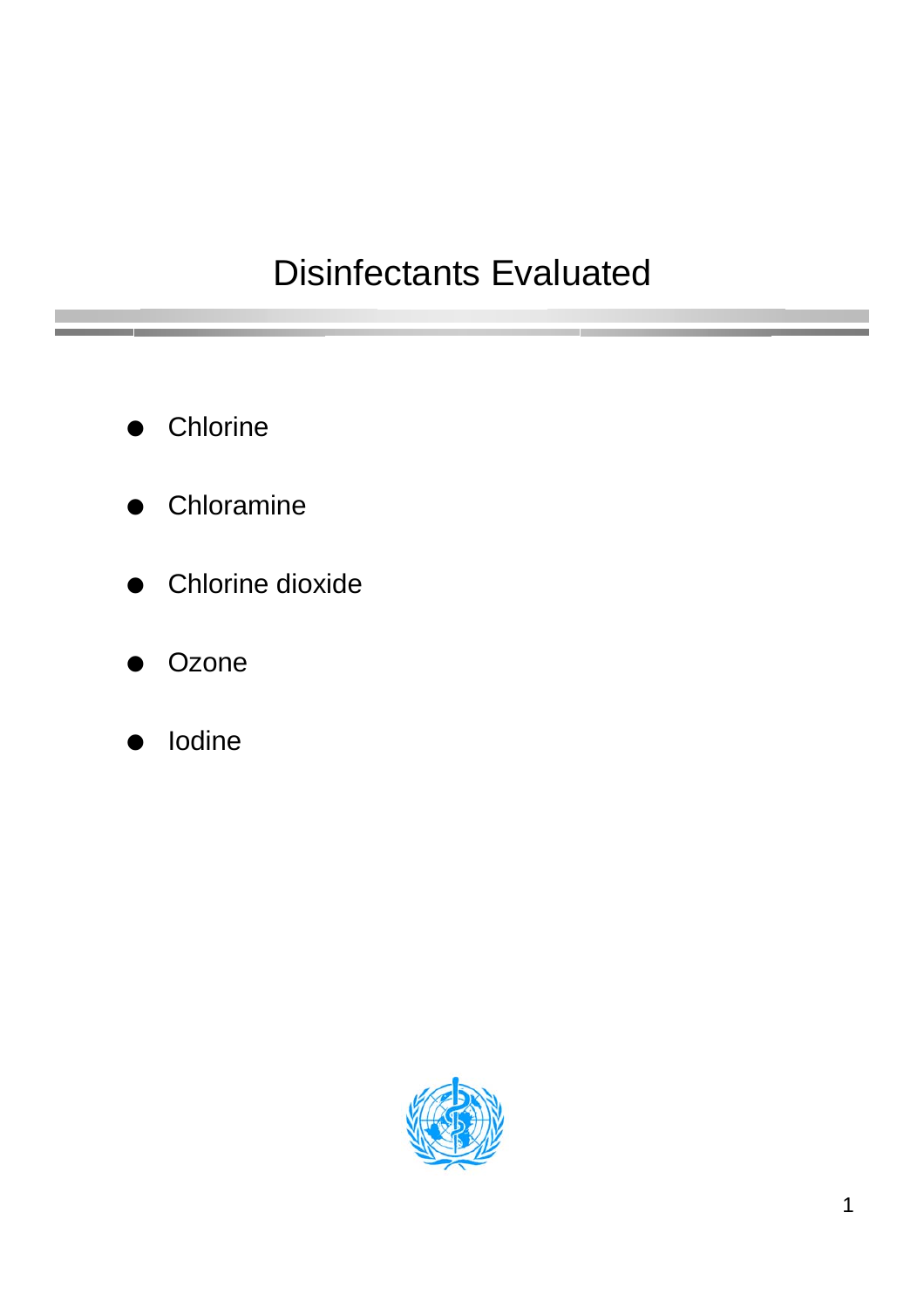## Disinfectants and Disinfectant by-products

- Overall ozone is the most effective disinfectant, although chlorine is effective and efficient
- All disinfectants have advantages and disadvantages and all produce by-products
- A number of disinfectant by-products were evaluated in the **Guidelines**

Microbiological quality of water should never be compromised by concerns about disinfection by-products

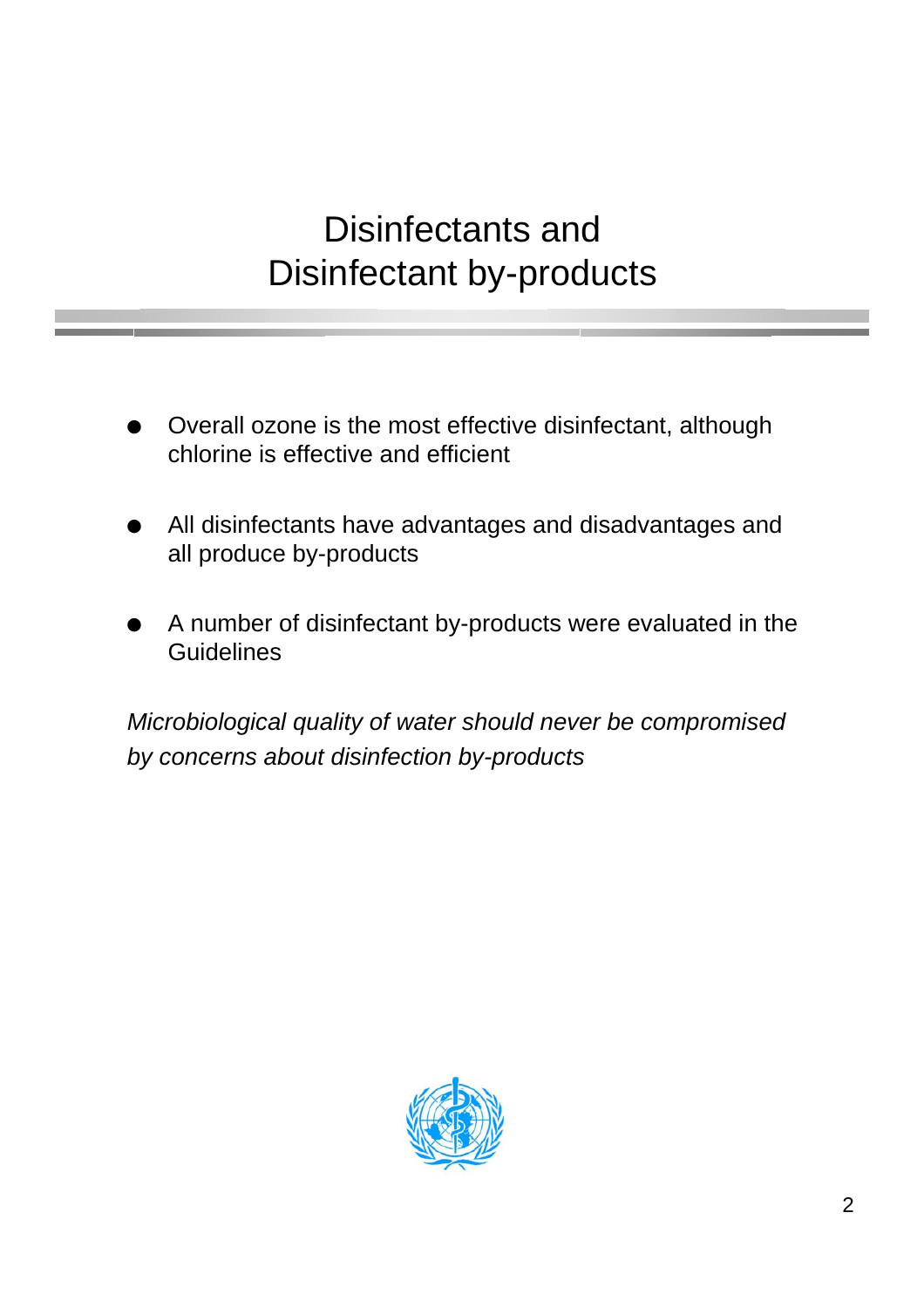## Distribution of Hypochlorous Acid and Hypochlorite Ion in Water at Different pH Values and Temperatures



(Morris, 1951)

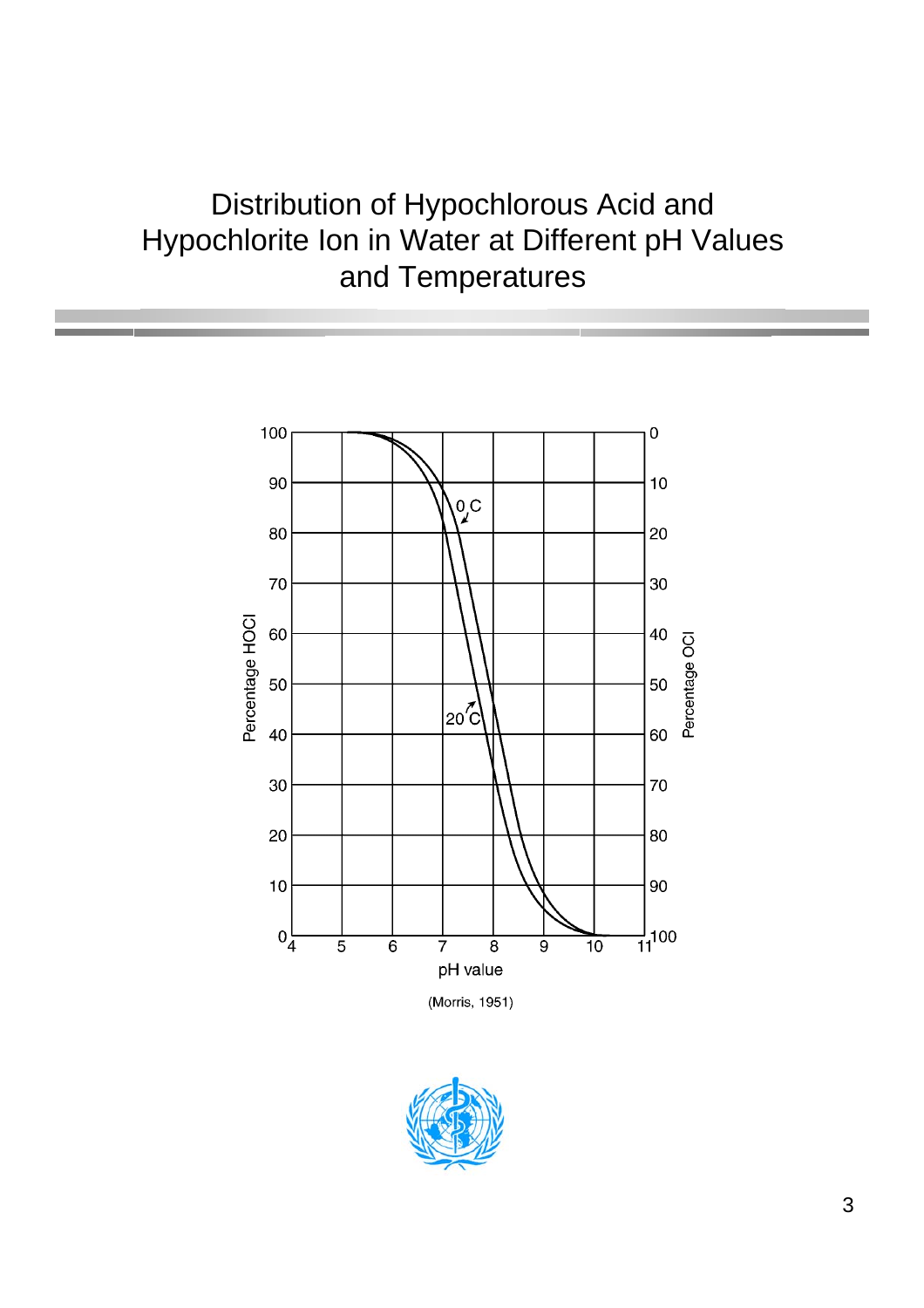## Relationship between Measured Free Residual Available Chlorine (HOCl<sup>+</sup>, OCl<sup>-</sup>) and Bactericidally Active (HOCl)





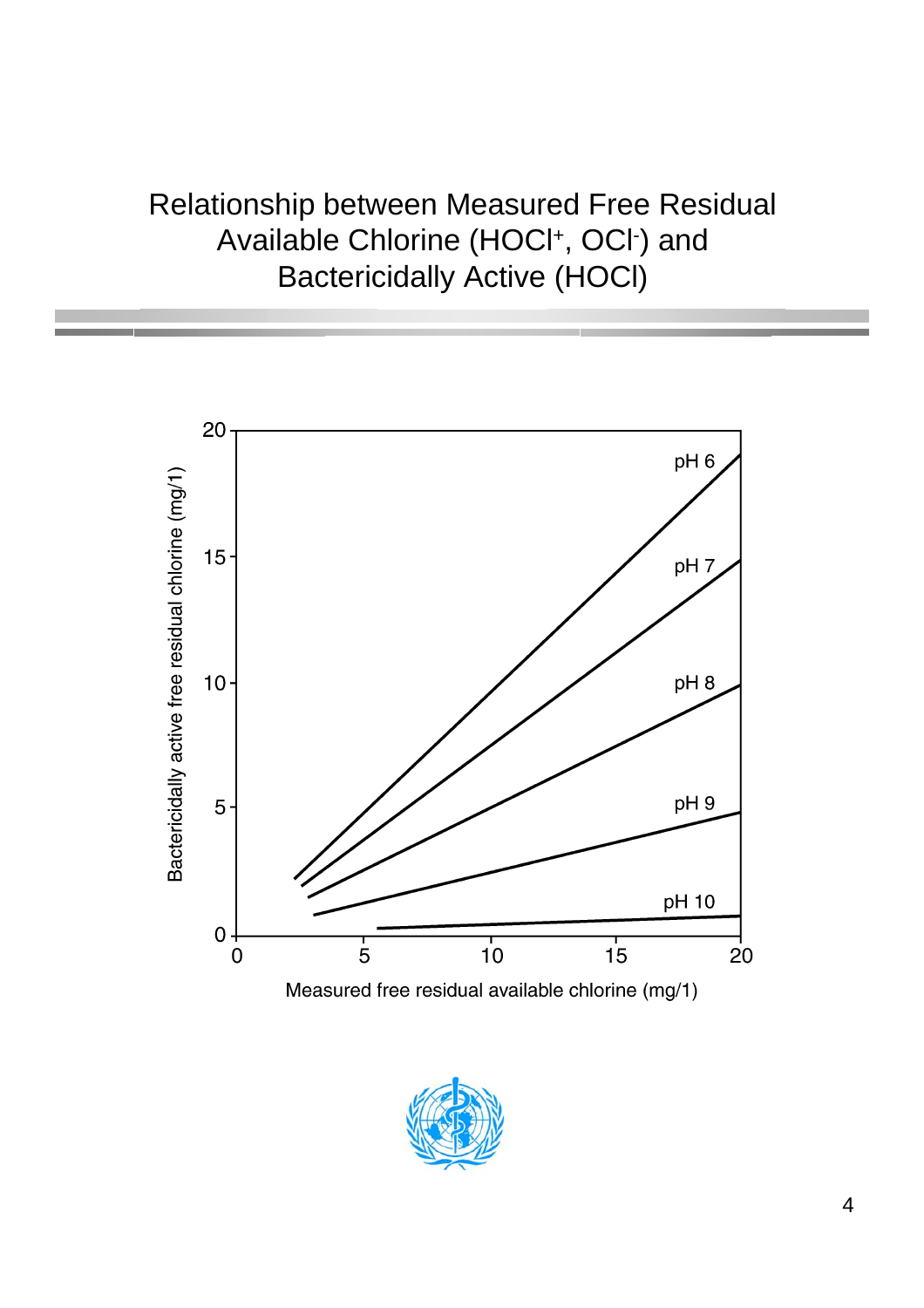# **Chlorine**

- Chlorine is the most common disinfectant
- Chlorine by-products
	- » Free chlorine
	- » Trihalomethanes (THMs)
	- » Chlorinated acetics acids
	- » Halogenated acetonitriles
	- » Chloral hydrate (trichloroacetaldehyde)
	- » Chlorophenols
	- » MX
		- (3-chloro-dichlormethyl-5-hydroxy-2(5H)-furanone)

May not need to set standards for all by-products included in the Guidelines, it is better to concentrate on the major groups (e.g. THMs)

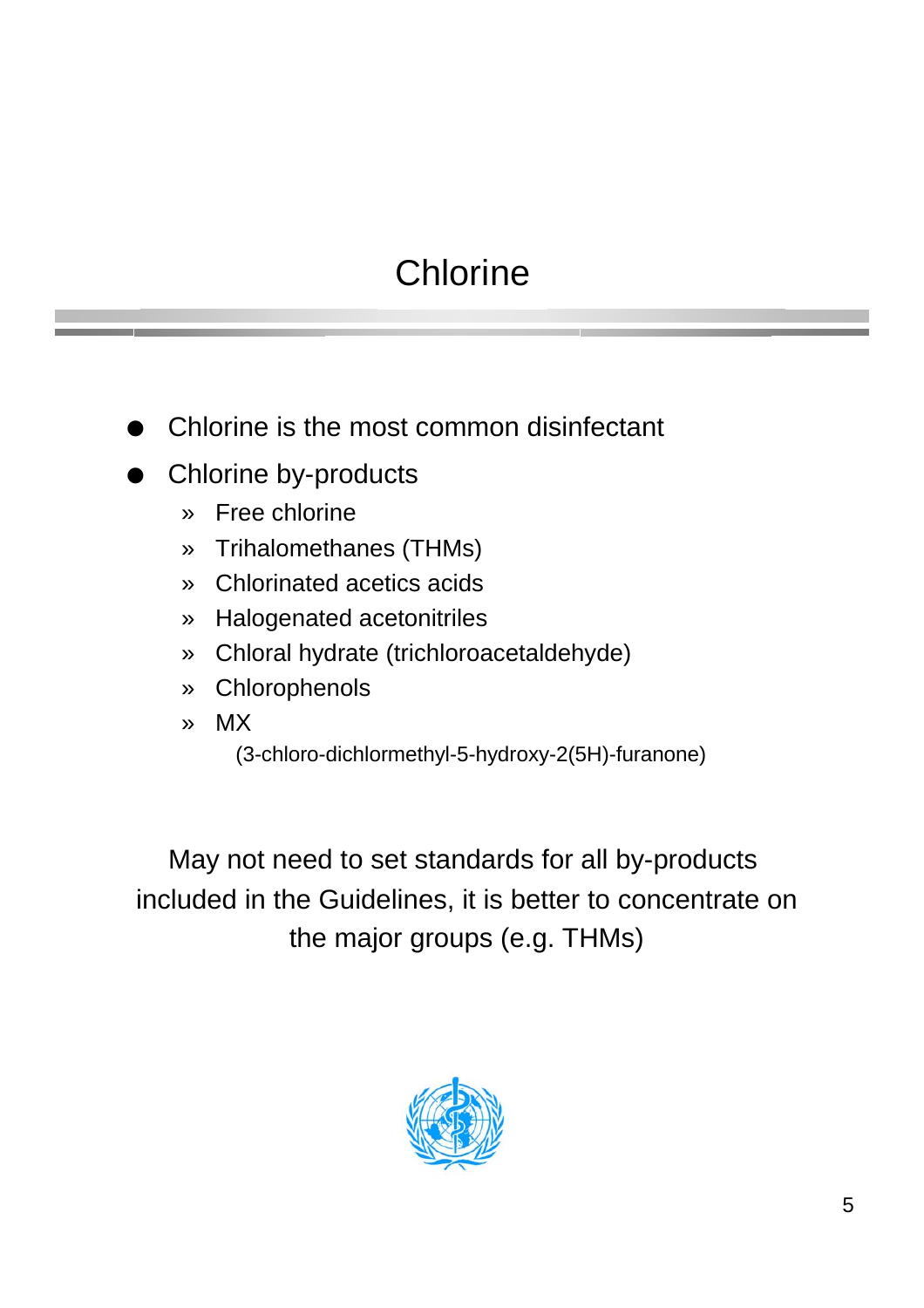## **Trihalomethanes**

- The principal by-product of chlorination
- Formed by the aqueous chlorination of humic substances
- More likely to occur in chlorinated surface water than groundwater
- Concentrations of THMs tend to increase with increaseing temperature, pH and chlroine dosage
- THMs consist primarily of:
	- » Chlroform
	- » Bromodichloromethane
	- » Dibromochloromethane
	- » Bromoform
- Formation of THMs can be minimised by avoiding prechlorination and optimising treatment

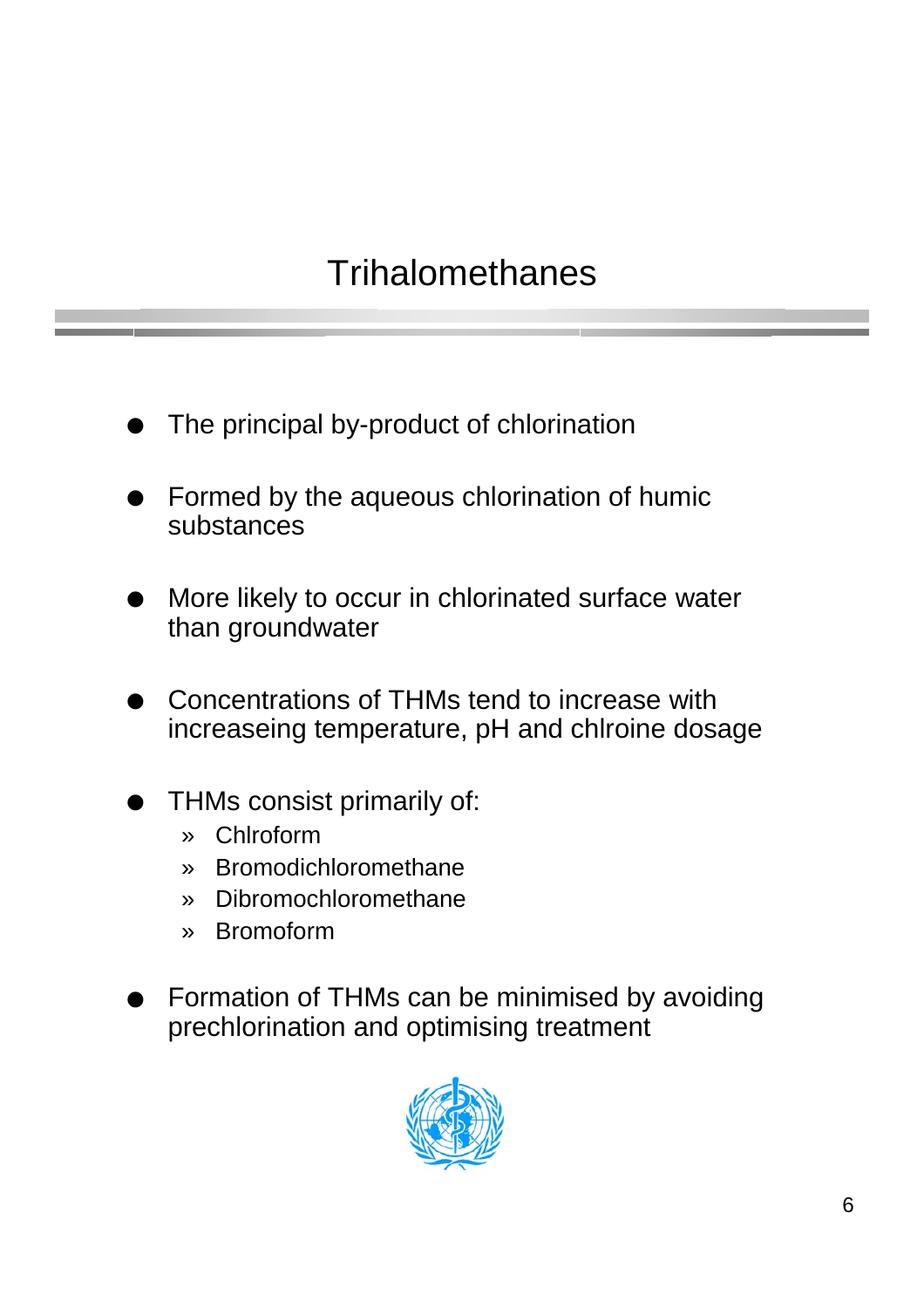# Chloramine and its By-products

- Chloramines formed by reaction of chlorine and ammonia or organic amines
- Mono-, di- and trichloramines may be formed depending upon pH and temperature
- Chloramine by-products similar to free chlorine with the exception of cyanogen chloride
- Mono-chloramine is a less effective disinfectant than free chlorine and cannot be relied upon as a primary disinfectant; though useful for maintaining a residual.

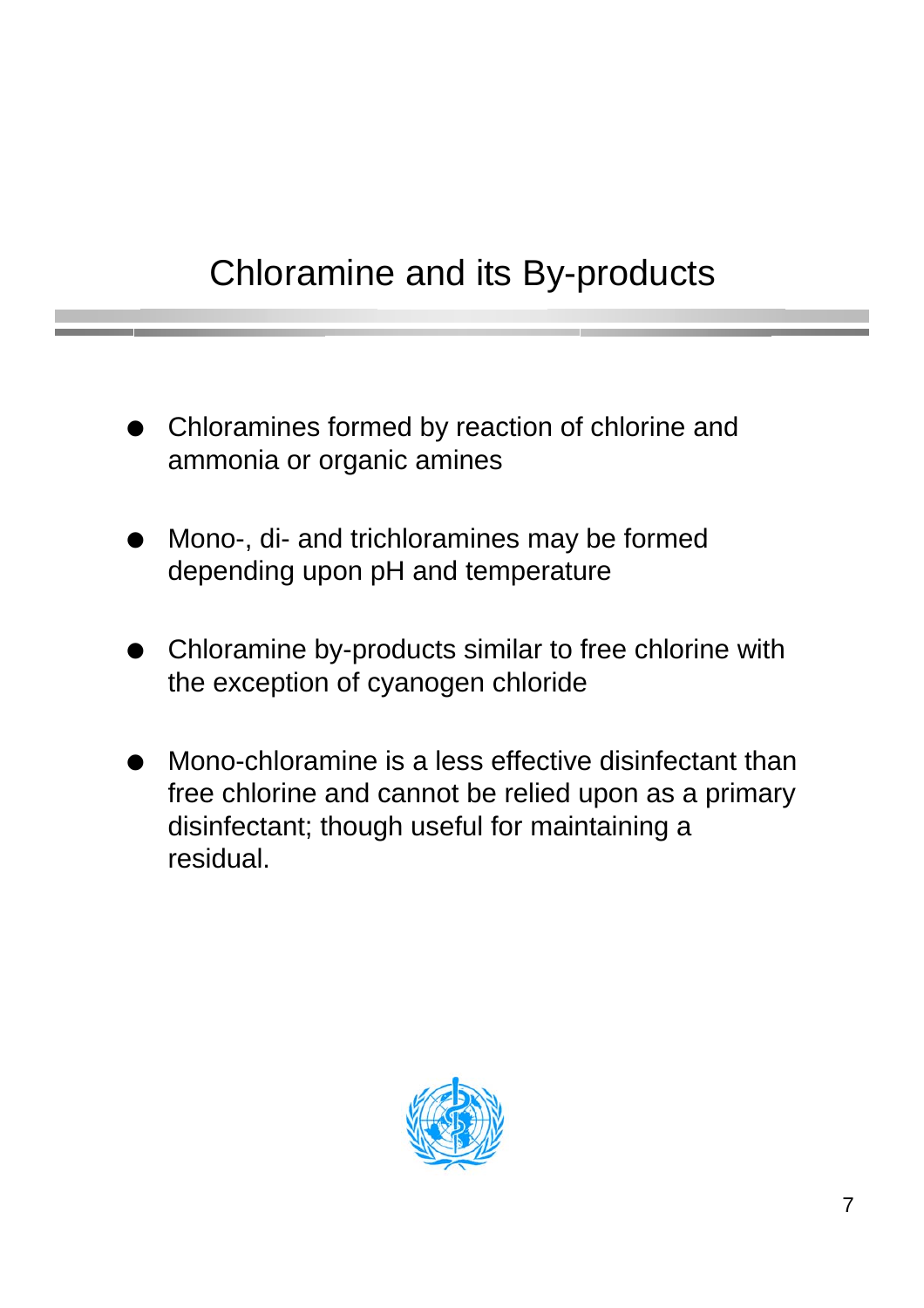# Chlorine dioxide and its By-products

- Chlorine dioxide made at point of use because of its explosive hazard
- Reactions with humic substances do not form significant levels of THMs or chloramines
- Main by-products are:
	- » chlorite
	- » chlorate
	- » chloride
- More effective than free chlorine in inactivation of Giardia cysts but less effective against E.coli and rotaviruses
- No GV for chlorine dioxide in water as it dissociates rapidly. GVs set for chlorite but not chlorate

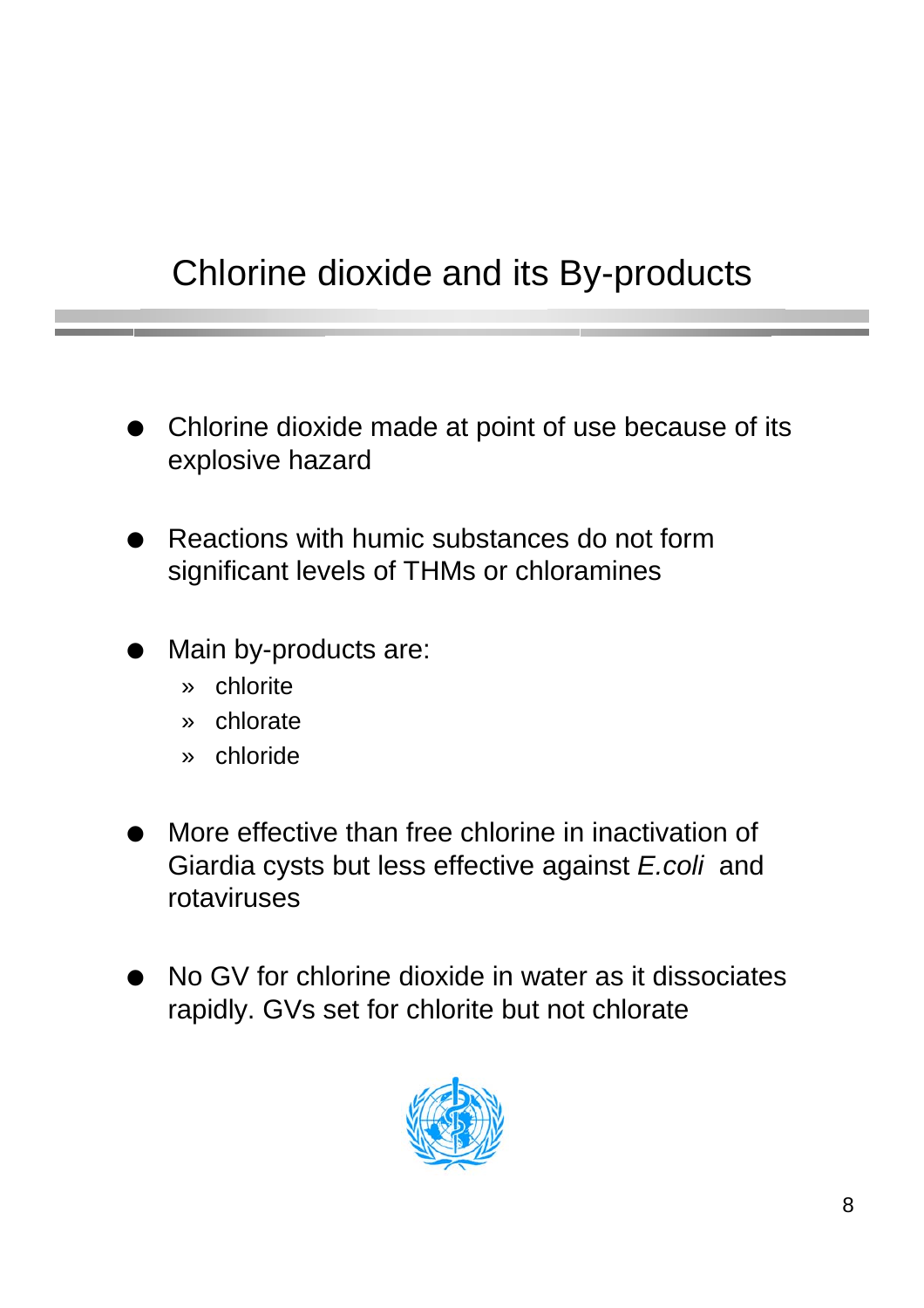## Ozone and its By-products

- Most efficient disinfectant for all types of microorganisims
- Decomposes rapidly following application thus no GV has been proposed for ozone
- By-products include:
	- » formaldehyde
	- » aldehydes
	- » hydrogen peroxide
	- » bromomethanes
- Disdavantges include:
	- » lack of residual
	- » biological regrowth in distribution systems
	- » high cost
	- » limited information on toxicity of its by-products